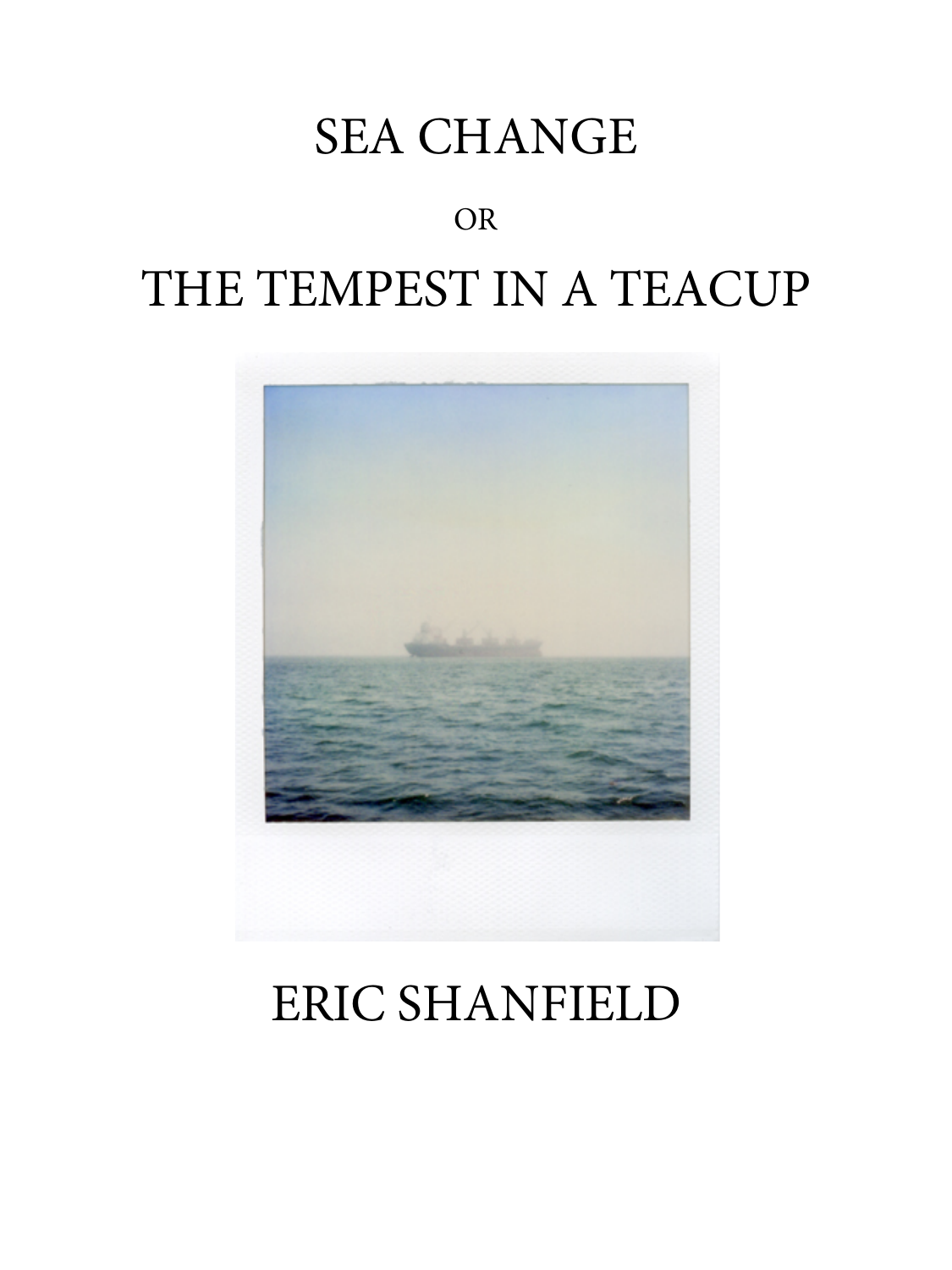#### **SEA CHANGE, OR, THE TEMPEST IN A TEACUP**

#### Eric Shanfield

#### ENS.2006.4 | rev. 2014 | 17'

#### text from William Shakespeare's *The Tempest*

Soprano

Alto

Tenor

Bass

String Quartet

In late June 2006, having apparently forgotten to eat anything or to sleep for several days, to my surprise I collapsed. After returning from a brief stay in the hospital, I was visited on successive nights by extremely lengthy and vivid dreams, one of which stood out for its musical content.

In the dream I was watching a performance of my newest work, a setting of Shakespeare's *The Tempest*—my favorite play, much of which I know by heart—performed by the Hilliard Ensemble accompanied by several instruments including a guitar and cello, conducted by Hans Werner Henze (of all people). I woke up and wrote down the piece I'd dreamed.

Then I actually woke up. I went to my desk and managed to transcribe about a minute of what I remembered, which is preserved unchanged as *Sea Change's* opening. To this day it remains the only time I have ever dreamed music and been able to recall it upon waking.

The piece I ended up writing added a bass clarinet and viola to the dream's guitar and cello, matching the dark timbres of the all-male Hilliard Ensemble. However, much of the vocal and instrumental writing proved problematic, and several years later I revisited the material, substituting a mixed chorus of solo voices for the male ensemble and recomposing the accompaniment for string quartet.

My selections from the play focus on what could be termed Prospero's island family. Passages highlighting Miranda, Caliban, Ariel, Ferdinand, and of course Prospero are featured, ignoring the court intrigues and overall narrative almost entirely. Formally, *Sea Change* alternates narrative choral interludes with "arias" featuring each of the four soloists, and lasts between fifteen and twenty minutes.

©2014 Eric Shanfield (Enterprise Research Institute Council, ASCAP)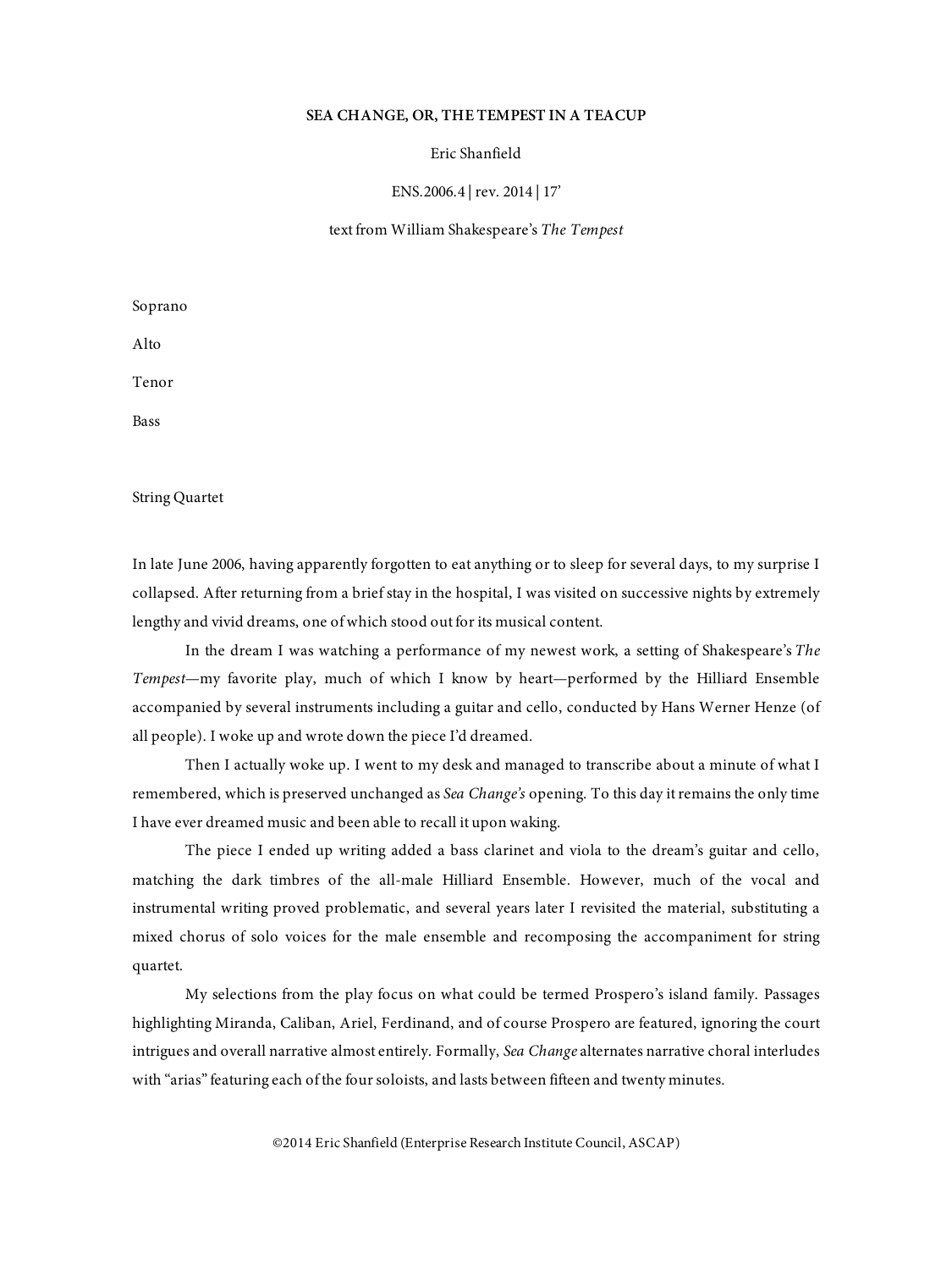## **SEA CHANGE, OR, THE TEMPEST IN A TEACUP** selected passages from William Shakespeare's *The Tempest*

#### from **Act I, Scene 1**

| <b>MASTER</b>    | Boatswain!                                                                                                                                                                                                                                                                                                 |
|------------------|------------------------------------------------------------------------------------------------------------------------------------------------------------------------------------------------------------------------------------------------------------------------------------------------------------|
|                  | BOATSWAIN Here, master: what cheer?                                                                                                                                                                                                                                                                        |
| <b>MASTER</b>    | Good, speak to the mariners, fall to't, yarely, or we run ourselves aground: bestir,<br>bestir.                                                                                                                                                                                                            |
| <b>BOATSWAIN</b> | Take in the topsail! Tend to th' master's whistle! Blow till thou burst thy wind, if<br>room enough!                                                                                                                                                                                                       |
| GONZALO          | I have great comfort from this fmy ellow: methinks he hath no drowning mark upon<br>him; his complexion is perfect gallows. Stand fast, good Fate, to his hanging: make the<br>rope of his destiny our cable, for our own doth little advantage. If he be not born to be<br>hanged, our case is miserable. |

(FROM WITHIN)*We split, we split!* 

GONZALO Now would I give a thousand furlongs of sea for an acre of barren ground—long heath, brown furze, any thing. The wills above be done! but I would fain die a dry death.

### from **Act I, Scene 2**

| PROSPERO        | Canst thou remember                               |
|-----------------|---------------------------------------------------|
|                 | A time before we came unto this cell?             |
| MIRANDA         | Had I not                                         |
|                 | Four or five women once that tended me?           |
| <b>PROSPERO</b> | Thou hadst, and more, Miranda. But how is it      |
|                 | That this lives in thy mind? What seest thou else |
|                 | In the dark backward and abysm of time?           |
|                 | Twelve year since, Miranda, twelve year since,    |
|                 | Thy father was the Duke of Milan and              |
|                 | A prince of power.                                |
|                 | The government I cast upon my brother             |
|                 | And to my state grew stranger, being transported  |
|                 | And rapt in secret studies.                       |
|                 | my false brother                                  |
|                 | Awaked an evil nature,                            |
|                 | he needs must be                                  |
|                 | Absolute Milan. Me (poor man) my library          |
|                 | Was dukedom large enough.                         |
|                 | one midnight                                      |
|                 | Fated to th' purpose, did Antonio open            |
|                 | The gates of Milan; and i'th' dead of darkness,   |
|                 | The ministers for th' purpose hurried thence      |
|                 | Me and thy crying self.                           |
|                 | they prepared                                     |
|                 | A rotten carcass of a butt, not rigged,           |
|                 | the very rats                                     |
|                 | Instinctively have quit it. There they hoist us,  |
|                 | To cry to th' sea that roared to us;              |
|                 | Gonzalo,                                          |
|                 | Knowing I loved my books, he furnished me         |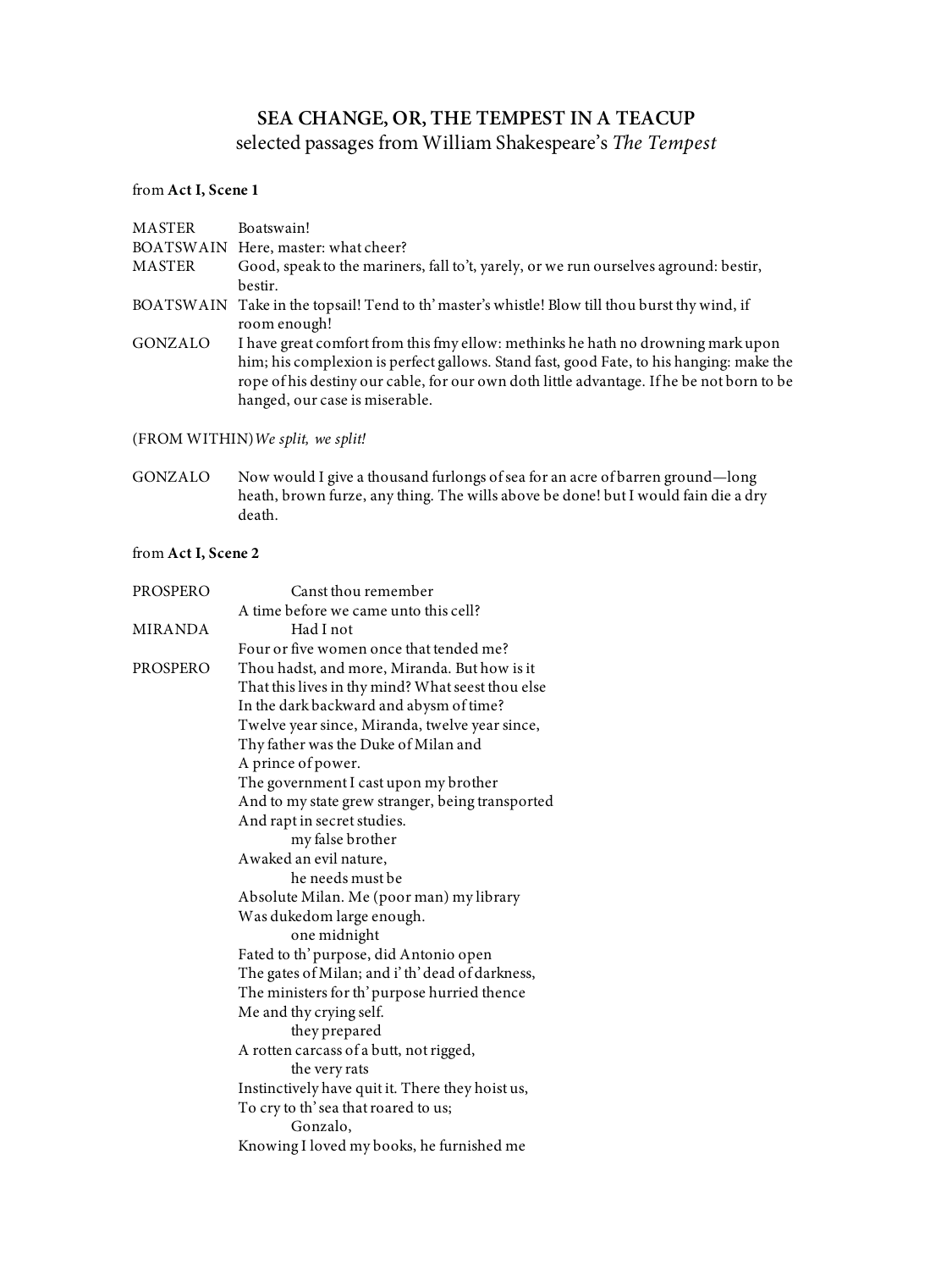|                 | From mine own library with volumes that               |
|-----------------|-------------------------------------------------------|
|                 | I prize above my dukedom.                             |
|                 | Here in this island we arrived.                       |
|                 | Come on.                                              |
|                 | We'll visit Caliban, my slave.                        |
| <b>CALIBAN</b>  | I am all the subjects that you have,                  |
|                 | you do keep from me                                   |
|                 | The rest o' th' island.                               |
| <b>PROSPERO</b> | Thou most lying slave,                                |
|                 | Whom stripes may move, not kindness! I have used thee |
|                 | (Filth as thou art) with humane care, and lodged thee |
|                 | In mine own cell till thou didst seek to violate      |
|                 | The honor of my child.                                |
| <b>CALIBAN</b>  | Would't had been done!                                |
|                 | Thou didst prevent me; I had peopled else             |
|                 | This isle with Calibans.                              |
|                 | You taught me language, and my profit on't            |
|                 | Is, I know how to curse. The red plague rid you       |
|                 | For learning me your language!                        |
| <b>ARIEL</b>    | Come unto these yellow sands,                         |
|                 | And then take hands.                                  |
|                 | Curtsied when you have and kissed,                    |
|                 | The wild waves whist,                                 |
|                 | Foot it featly here and there;                        |
|                 | And, sweet sprites, the burden bear.                  |
|                 | Hark, hark!                                           |
| FERDINAND       | Where should this music be? I' th' air or th' earth?  |
|                 | It sounds no more.                                    |
|                 | No, it begins again.                                  |
| <b>ARIEL</b>    | Full fathom five thy father lies;                     |
|                 | Of his bones are coral made;                          |
|                 | Those are [the] pearls that were his eyes;            |
|                 | Nothing of him that doth fade                         |
|                 | But doth suffer a sea change                          |
|                 | Into something rich and strange.                      |
|                 | Sea nymphs hourly ring his knell:                     |
|                 | Ding-dong.                                            |
|                 | Ding-dong bell.                                       |
| PROSPERO        | The fringed curtains of thine eye advance             |
|                 |                                                       |

## from **Act III, Scene 1**

| FERDINAND | Admired Miranda!                                 |
|-----------|--------------------------------------------------|
|           | Indeed the top of admiration, worth              |
|           | What's dearest to the world! Full many a lady    |
|           | I have eyed with best regard, and many a time    |
|           | Th' harmony of their tongues hath into bondage   |
|           | Brought my too diligent ear; for several virtues |
|           | Have I liked several women; never any            |
|           | With so full soul but some defect in her         |
|           | Did quarrel with the noblest grace she owed,     |
|           | And put it to the foil. But you, O you,          |
|           | So perfect and so peerless, are created          |
|           | Of every creature's best.                        |
|           |                                                  |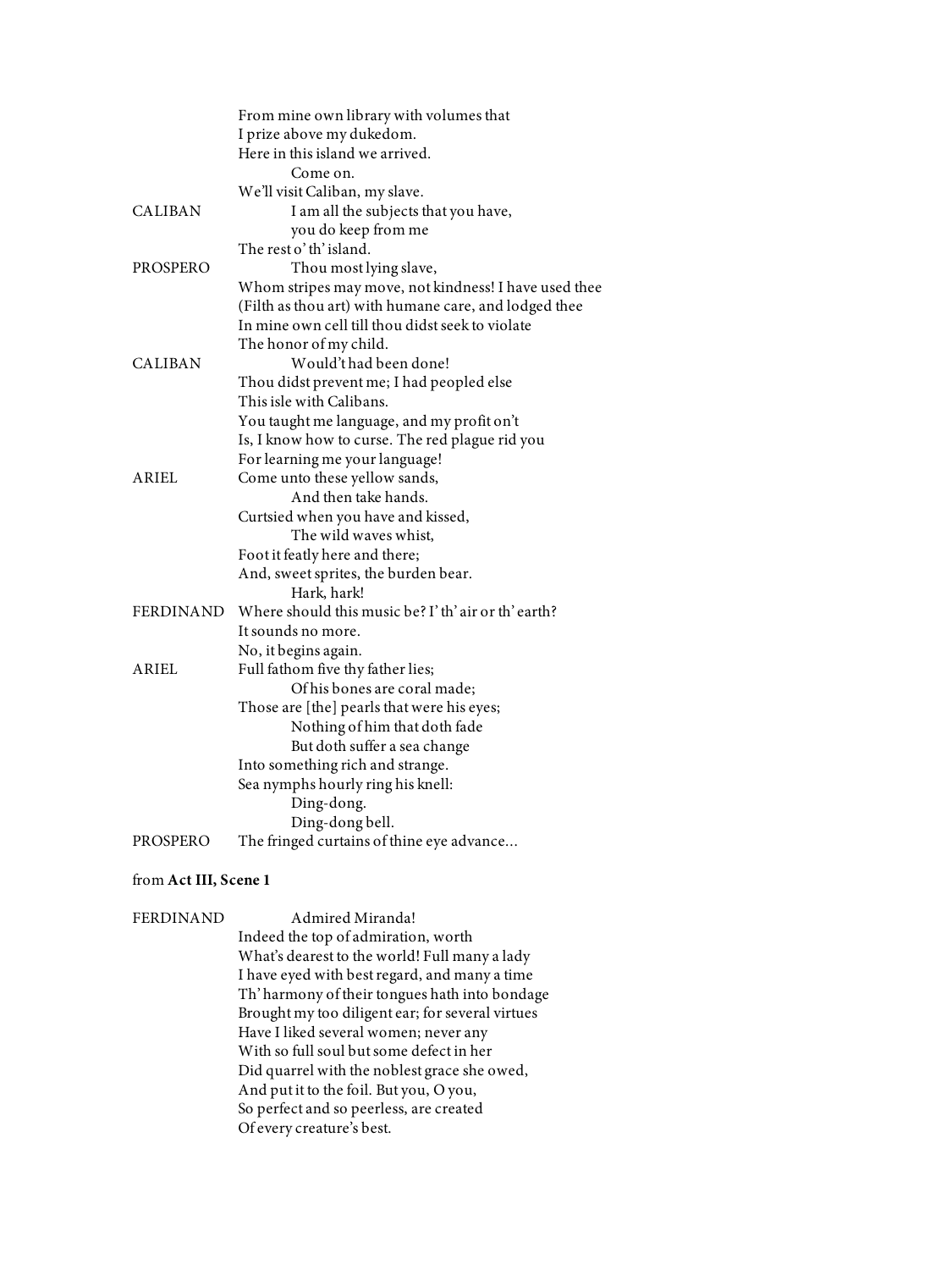| <b>MIRANDA</b> | I am a fool                   |
|----------------|-------------------------------|
|                | To weep at what I am glad of. |

### from **Act III, Scene 2**

CALIBAN Be not afeard: the isle is full of noises, Sounds and sweet airs that give delight and hurt not. Sometimes a thousand twangling instruments Will hum about mine ears; and sometime voices That, if I then had waked after long sleep, Will make me sleep again; and then, in dreaming, The clouds methought would open and show riches Ready to drop upon me, that, when I waked, I cried to dream again.

#### from **Act IV, Scene 1**

| PROSPERO     | If I have too austerely punished you,              |
|--------------|----------------------------------------------------|
|              | Your compensation makes amends; for I              |
|              | Have given you here a third of mine own life,      |
|              | Or that for which I live; who once again           |
|              | I tender to thy hand. All thy vexations            |
|              | Were but my trials of thy love, and thou           |
|              | Hast strangely stood the test. Here, afore heaven, |
|              | I ratify this my rich gift. O Ferdinand,           |
|              | Do not smile at me that I boast her off,           |
|              | For thou shalt find she will outstrip all praise   |
|              | And make it halt behind her.                       |
| <b>ARIEL</b> | Before you can say "Come" and "Go,"                |
|              | And breathe twice and cry, "So, so,"               |
|              | Each one, tripping on his toe,                     |
|              | Will be here, with mop and mow.                    |
|              | Do you love me, master? No?                        |

### from **Act V, Scene 1**

| PROSPERO     | this rough magic                             |
|--------------|----------------------------------------------|
|              | I here abjure; and when I have required      |
|              | Some heavenly music (which even now I do)    |
|              | To work mine end upon their senses that      |
|              | This airy charm is for, I'll break my staff, |
|              | Bury it certain fathoms in the earth,        |
|              | And deeper than did ever plummet sound       |
|              | I'll drown my book.                          |
| <b>ARIEL</b> | Where the bee sucks, there suck I;           |
|              | In a cowslip's bell I lie;                   |
|              | There I couch when owls do cry.              |
|              | On the bat's back I do fly                   |
|              | After summer merrily.                        |
|              | Merrily, merrily shall I live now            |
|              | Under the blossom that hangs on the bough.   |
| MIRANDA      | O, wonder!                                   |
|              | How many goodly creatures are there here!    |
|              | How beauteous mankind is! O brave new world  |
|              | That has such people in't!                   |
|              |                                              |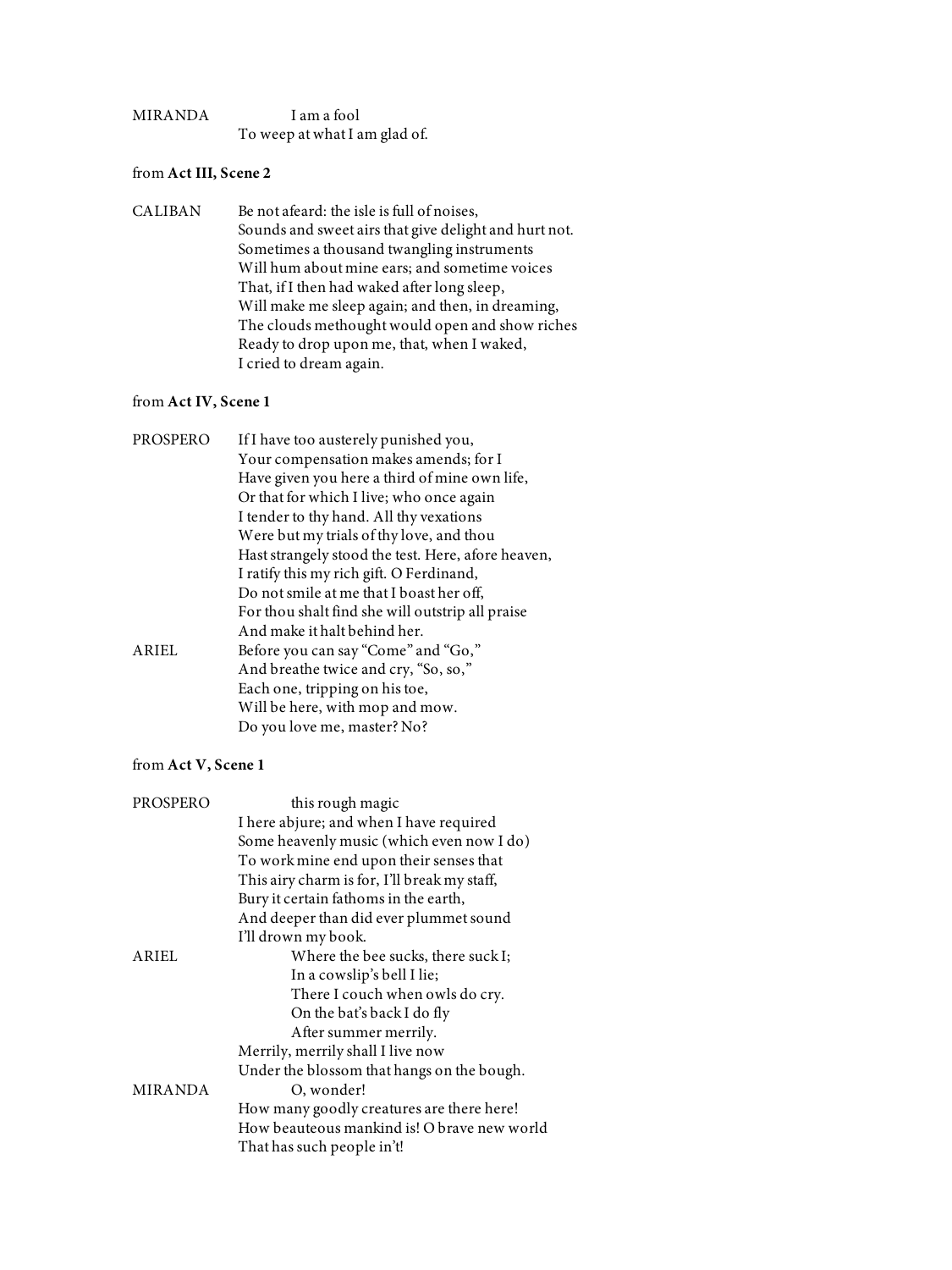PROSPERO And thence retire me to my Milan, where Every third thought shall be my grave.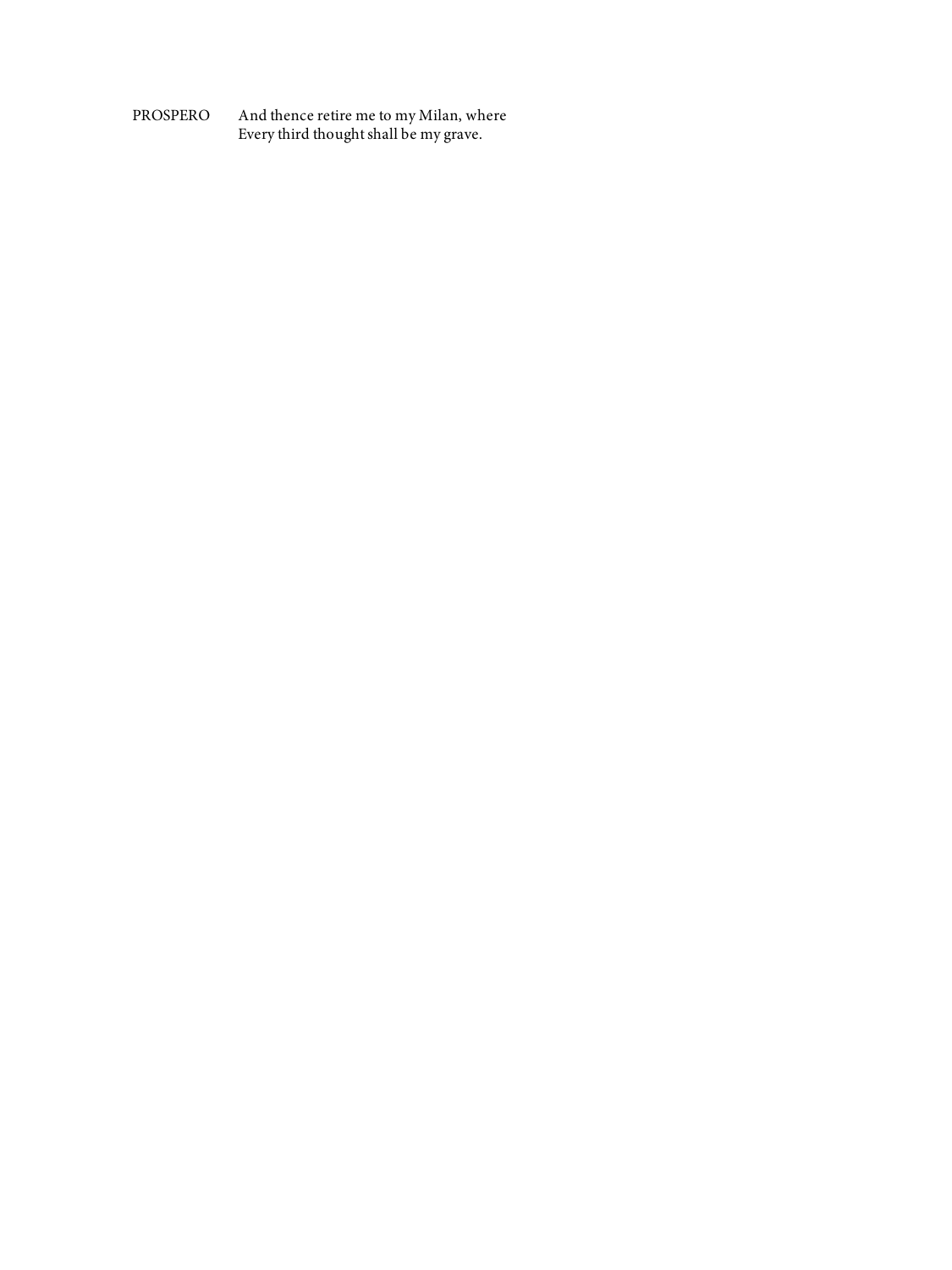## **SEA CHANGE**

### OR, THE TEMPEST IN A TEACUP

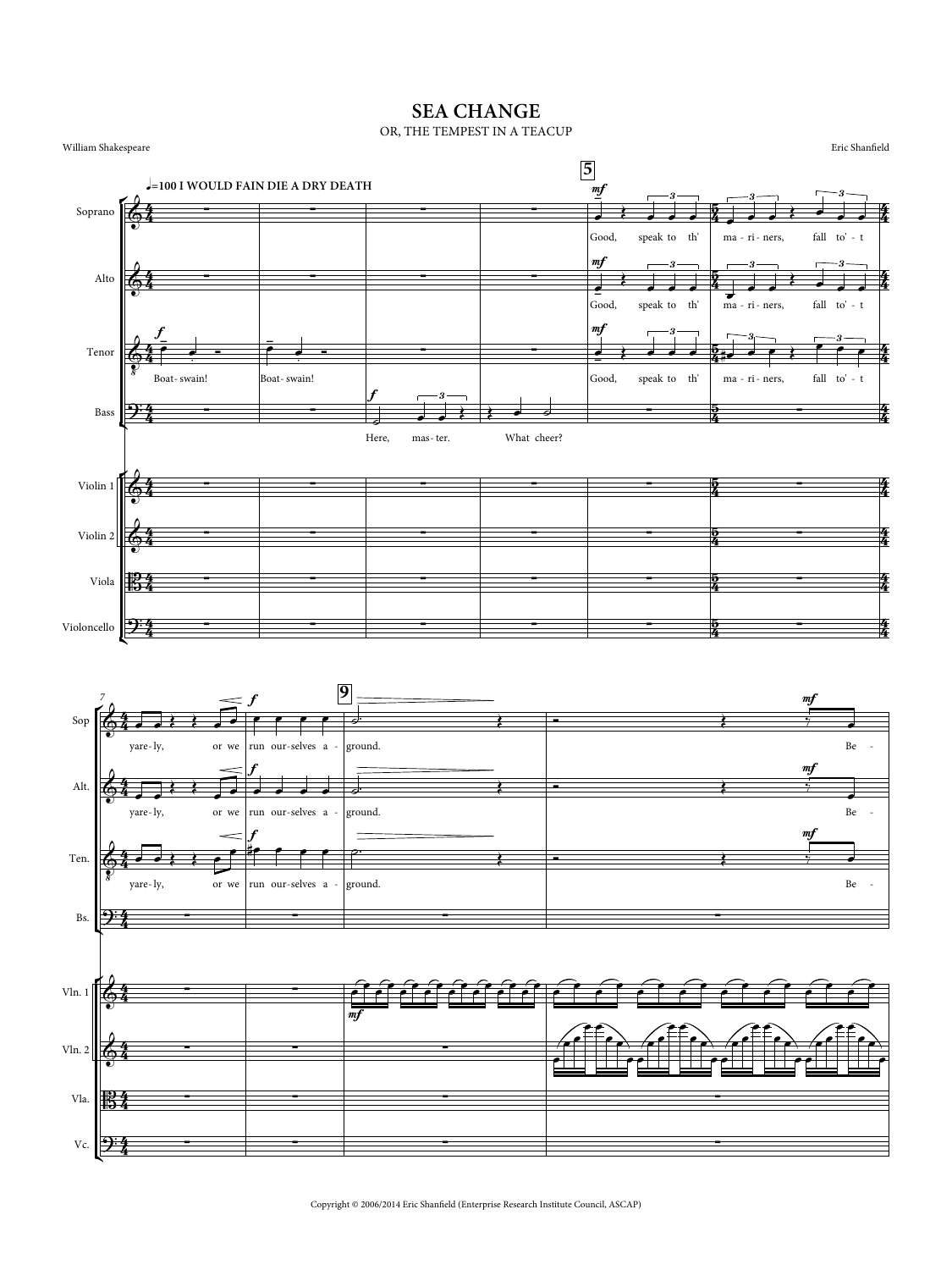



 $\overline{c}$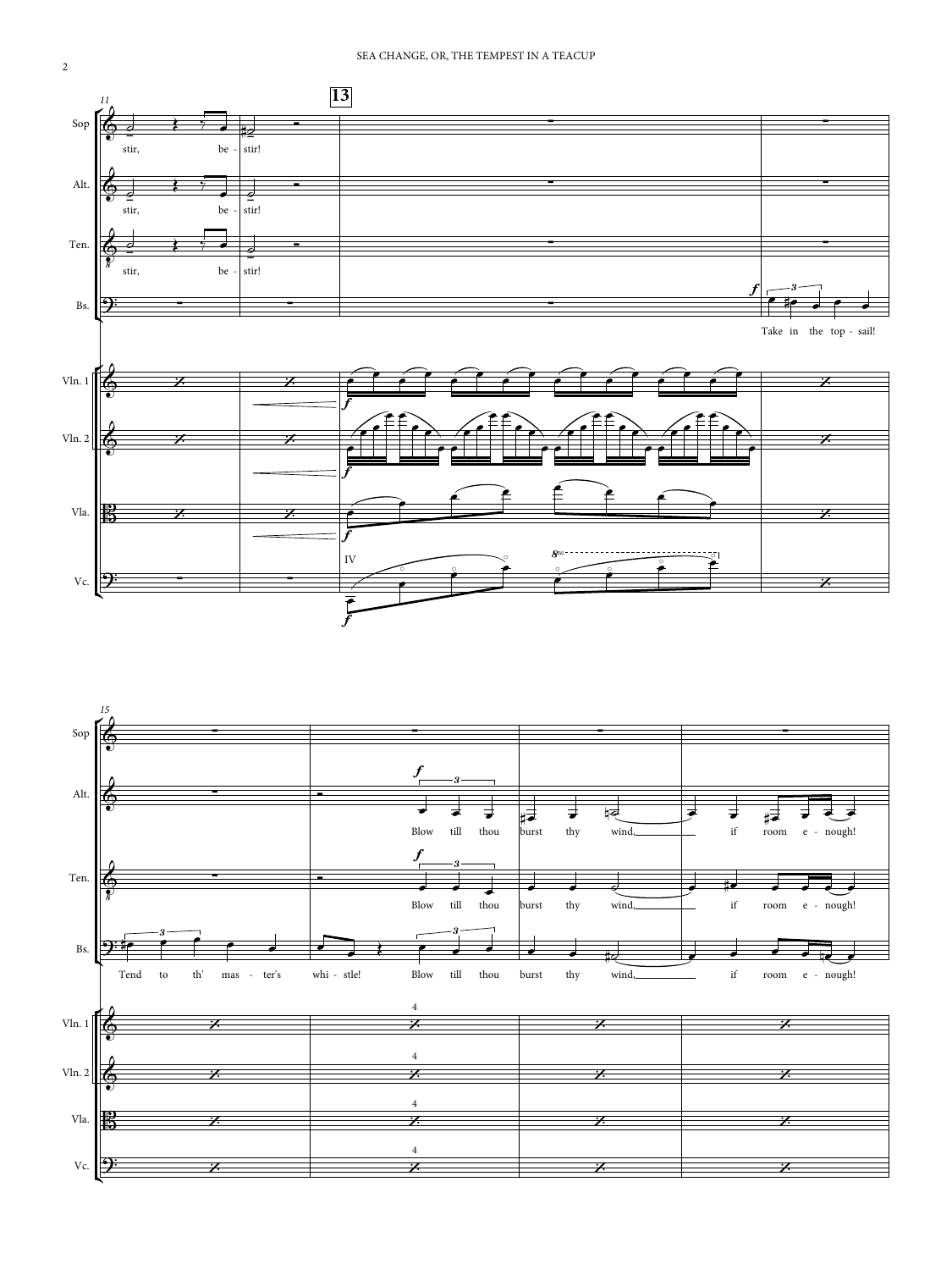

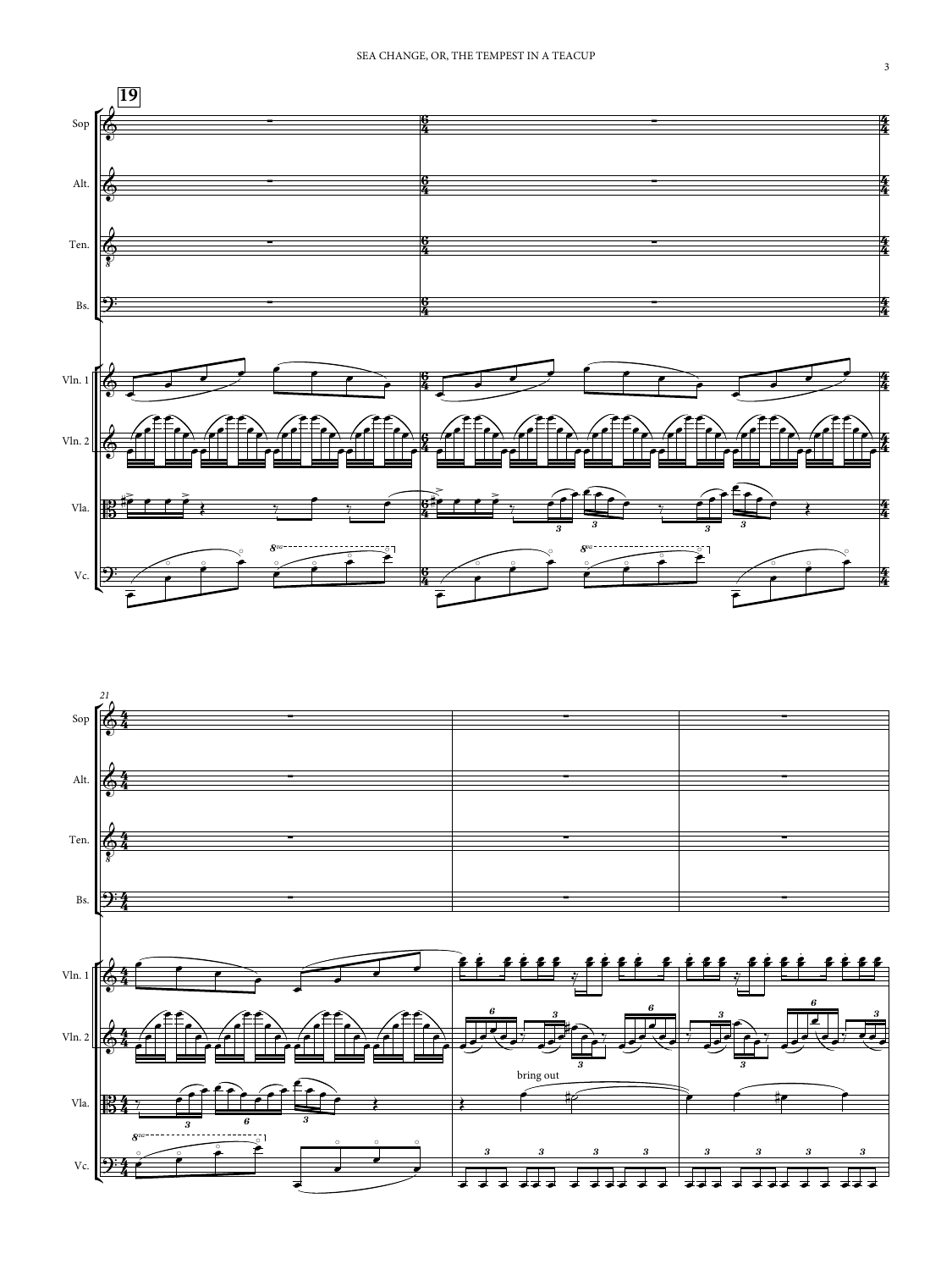

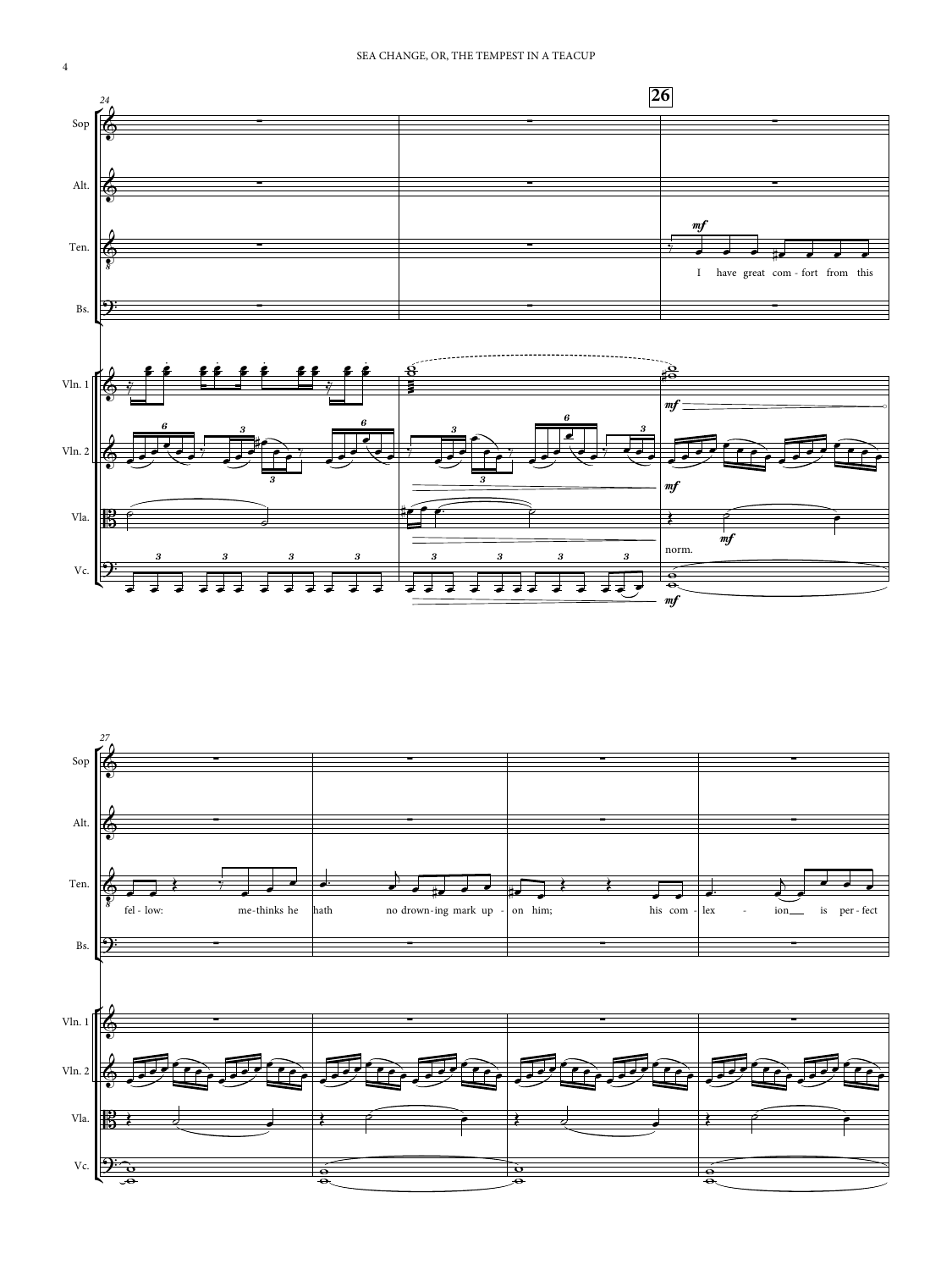

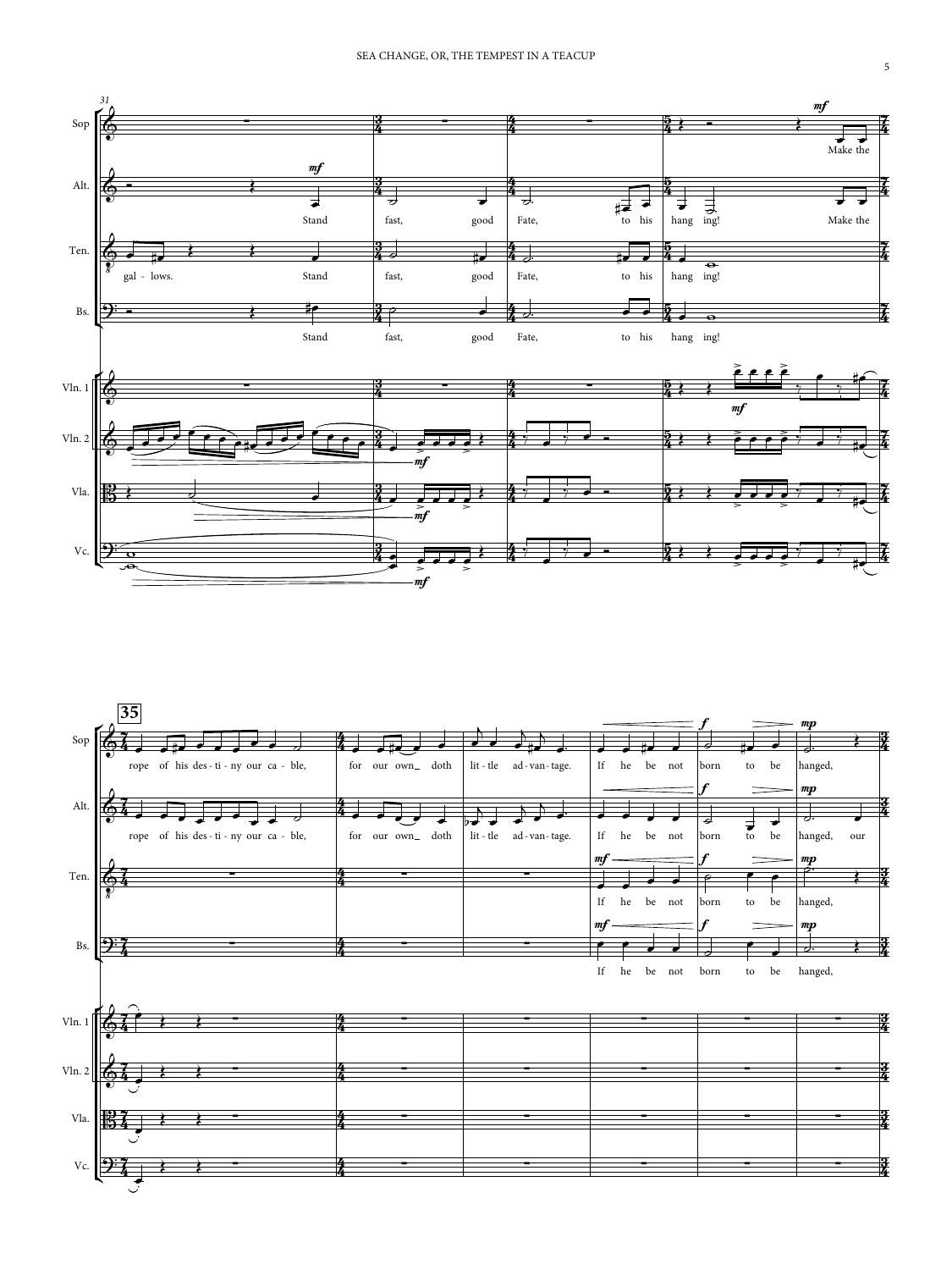

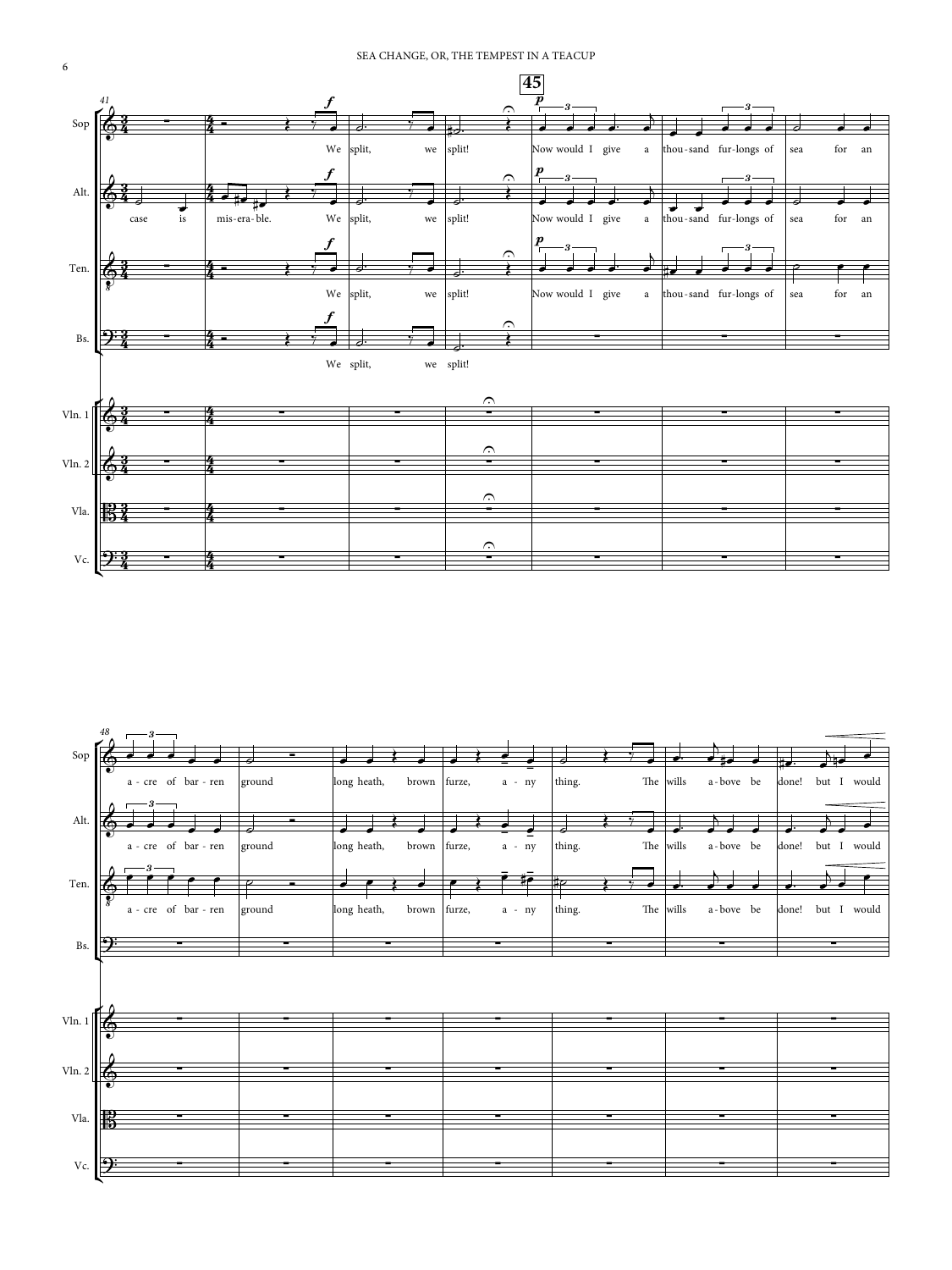

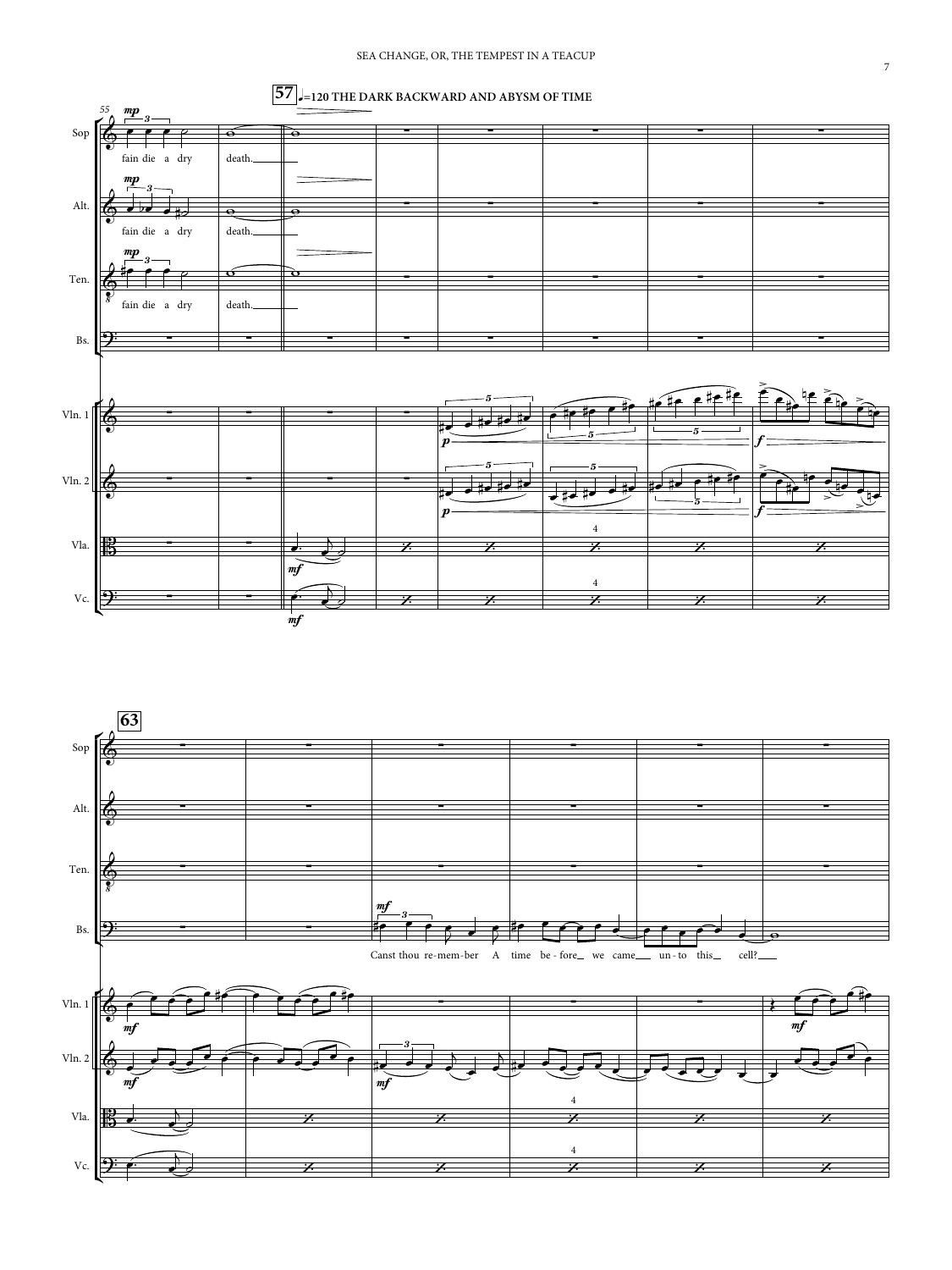

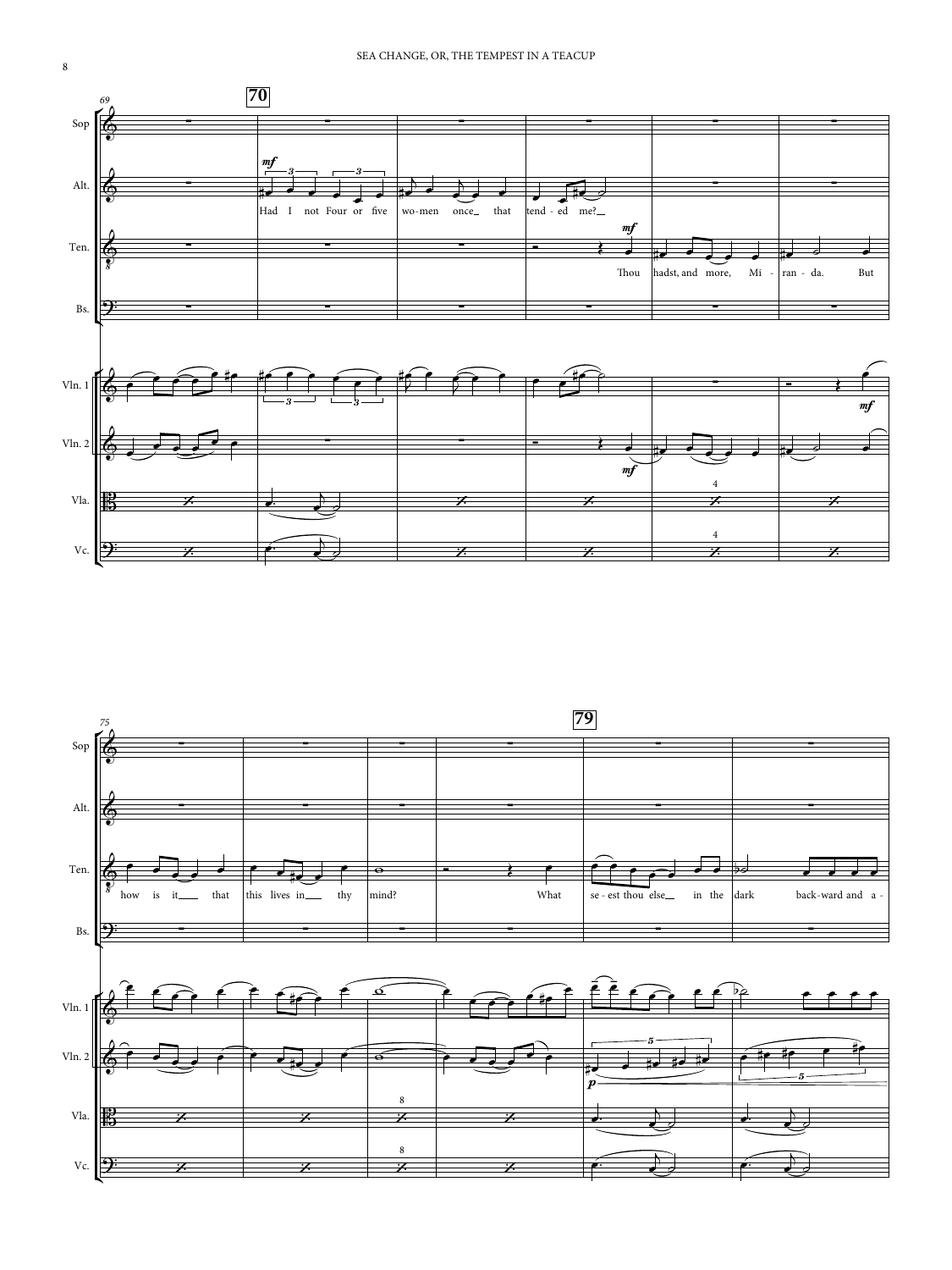



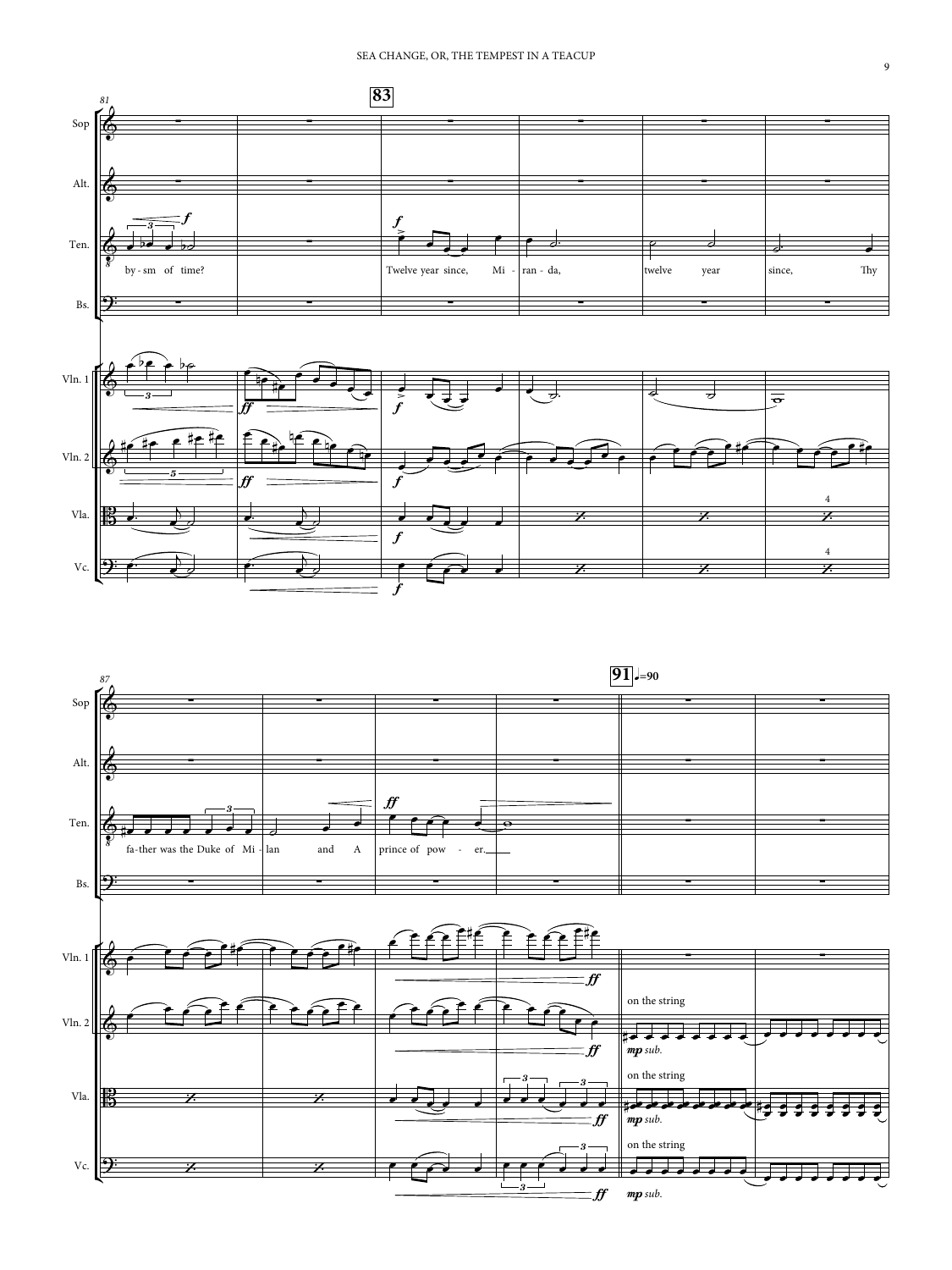

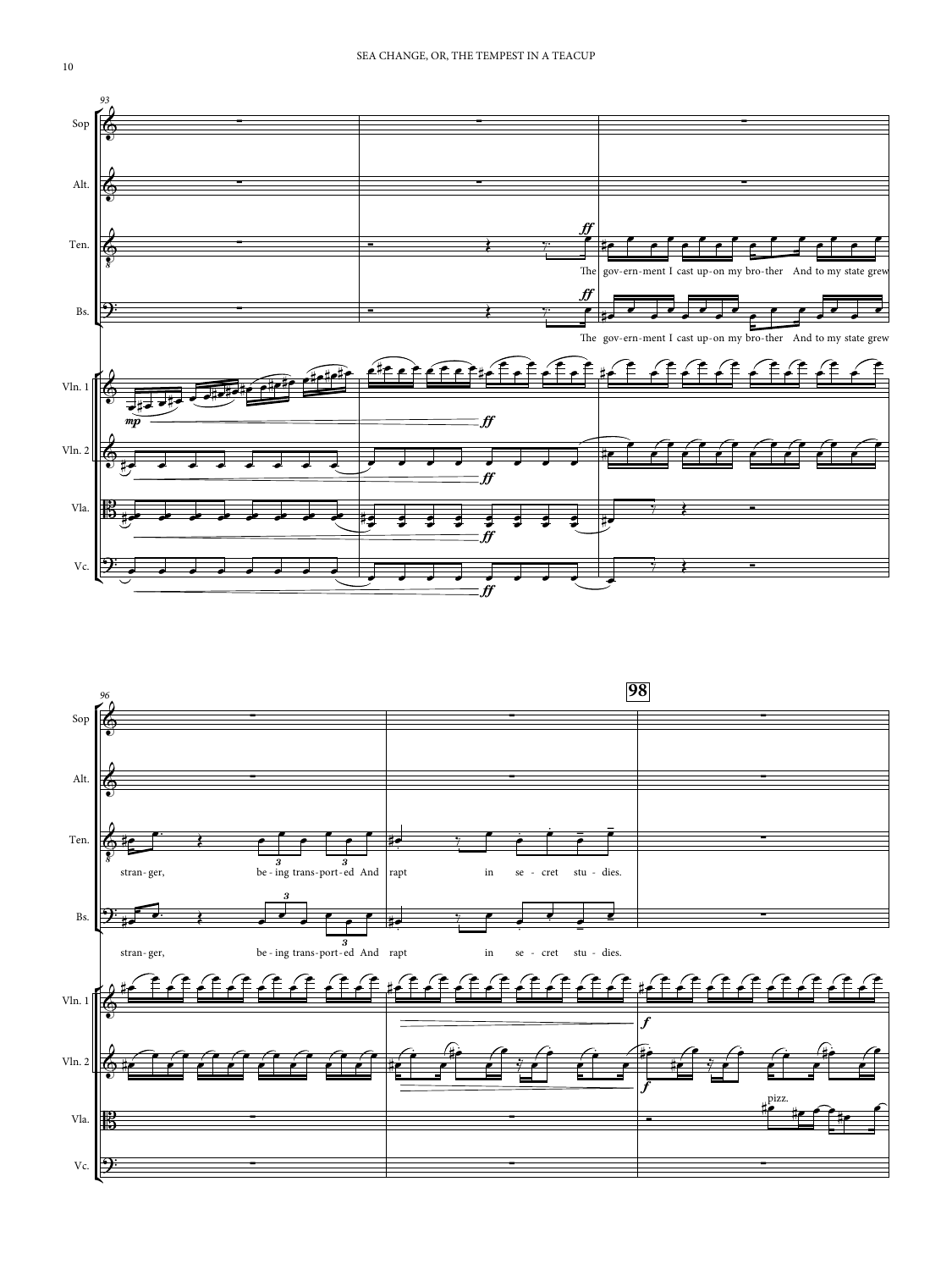

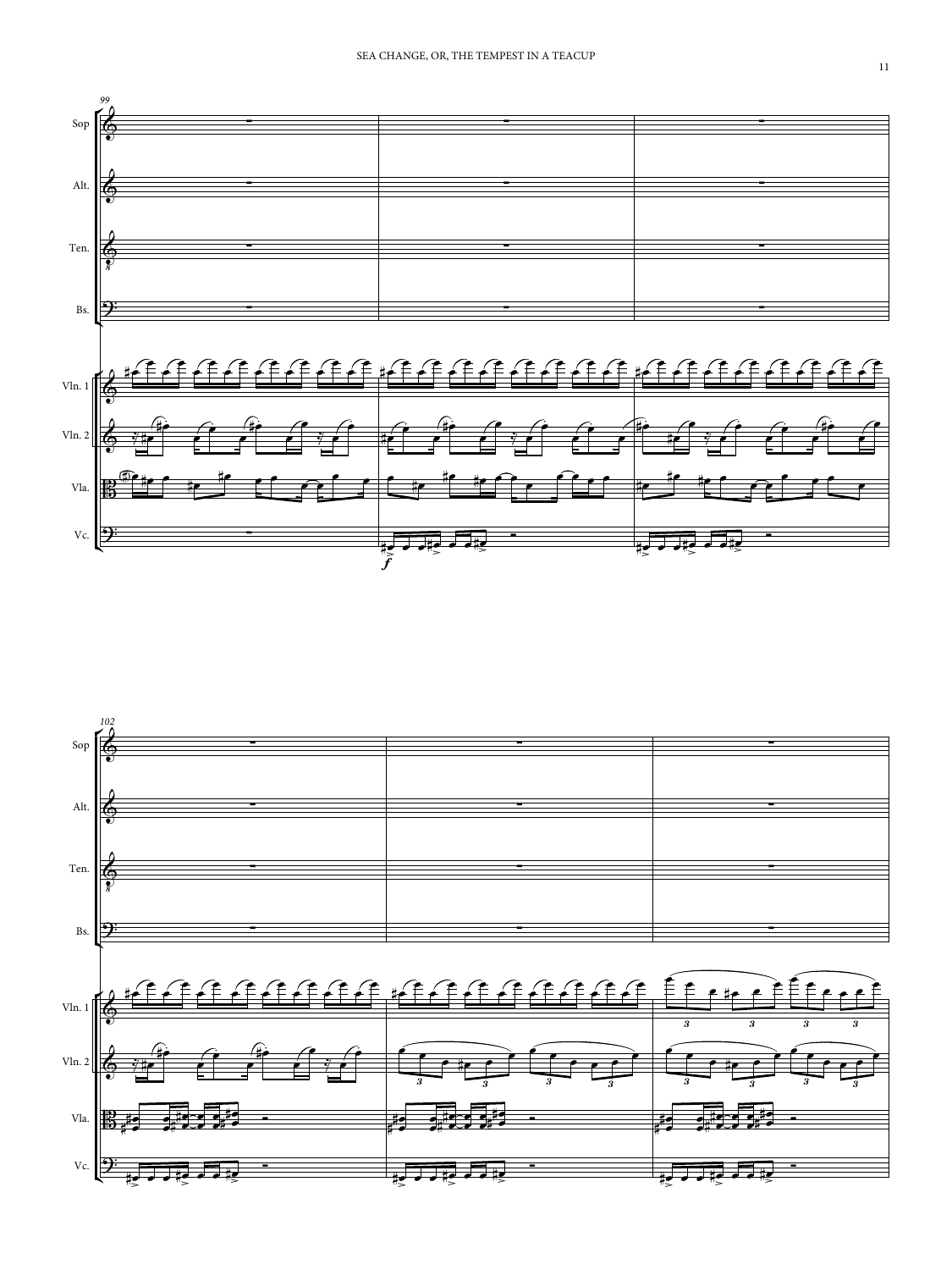

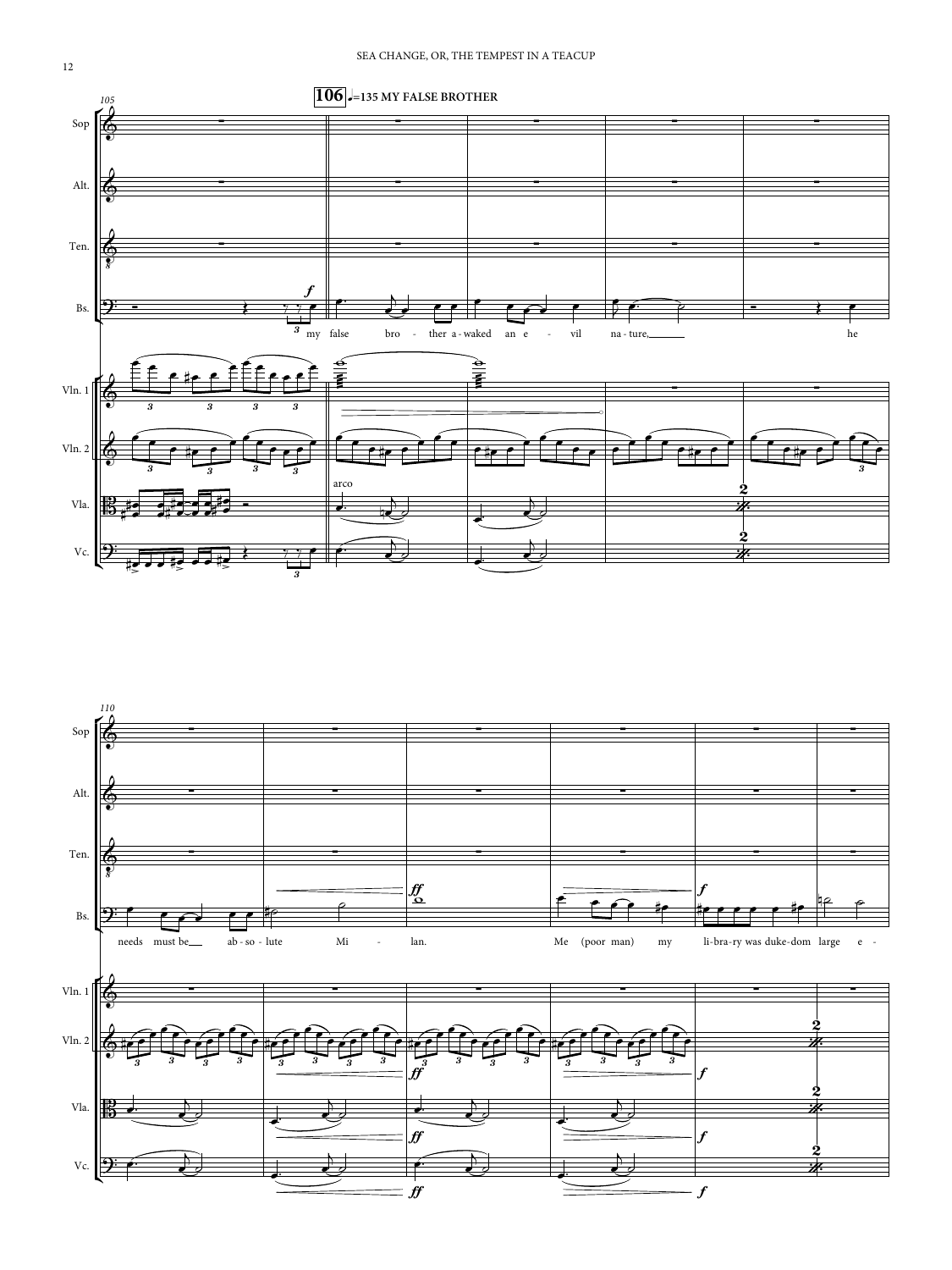

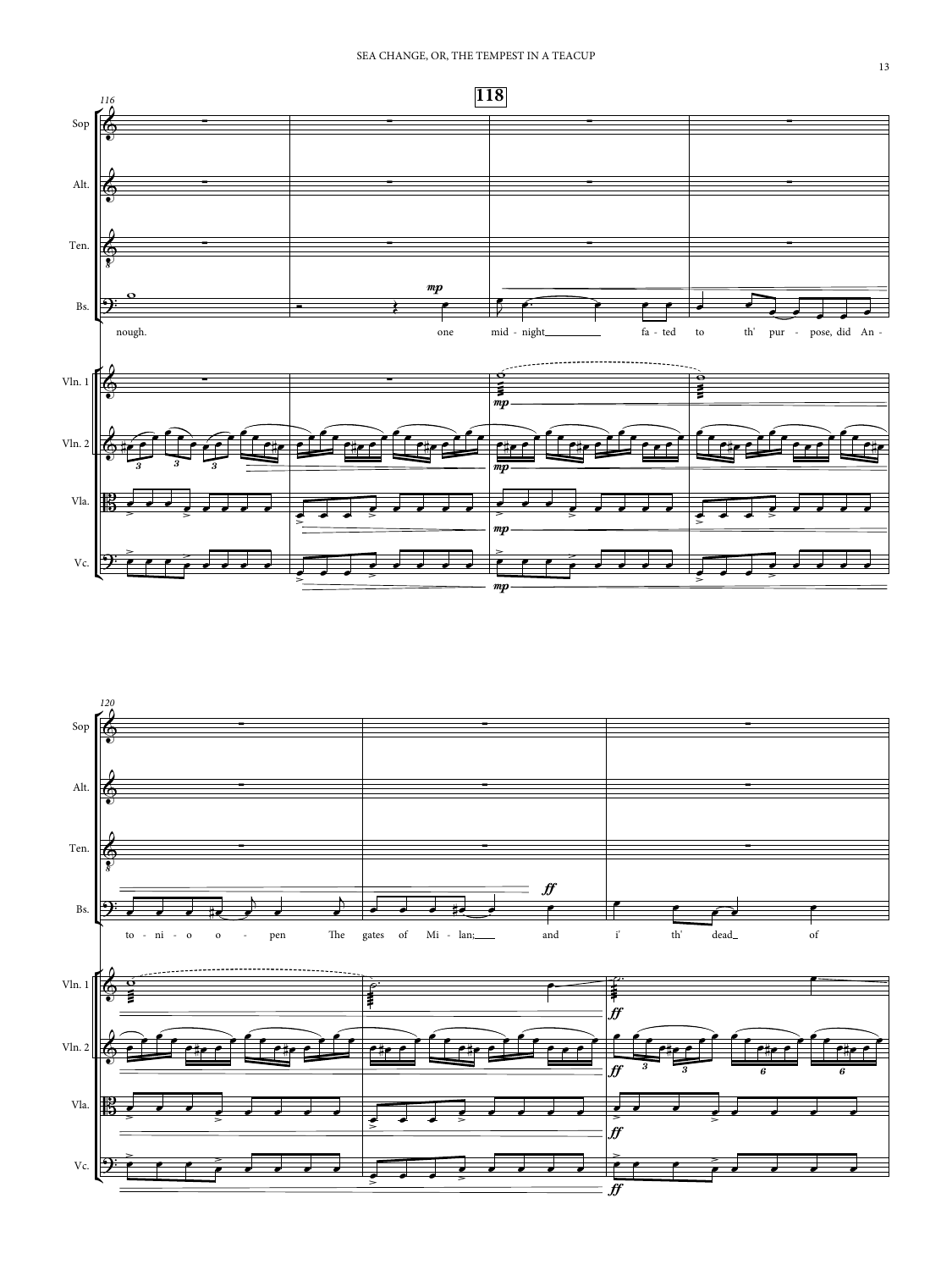



 $14\phantom{.}$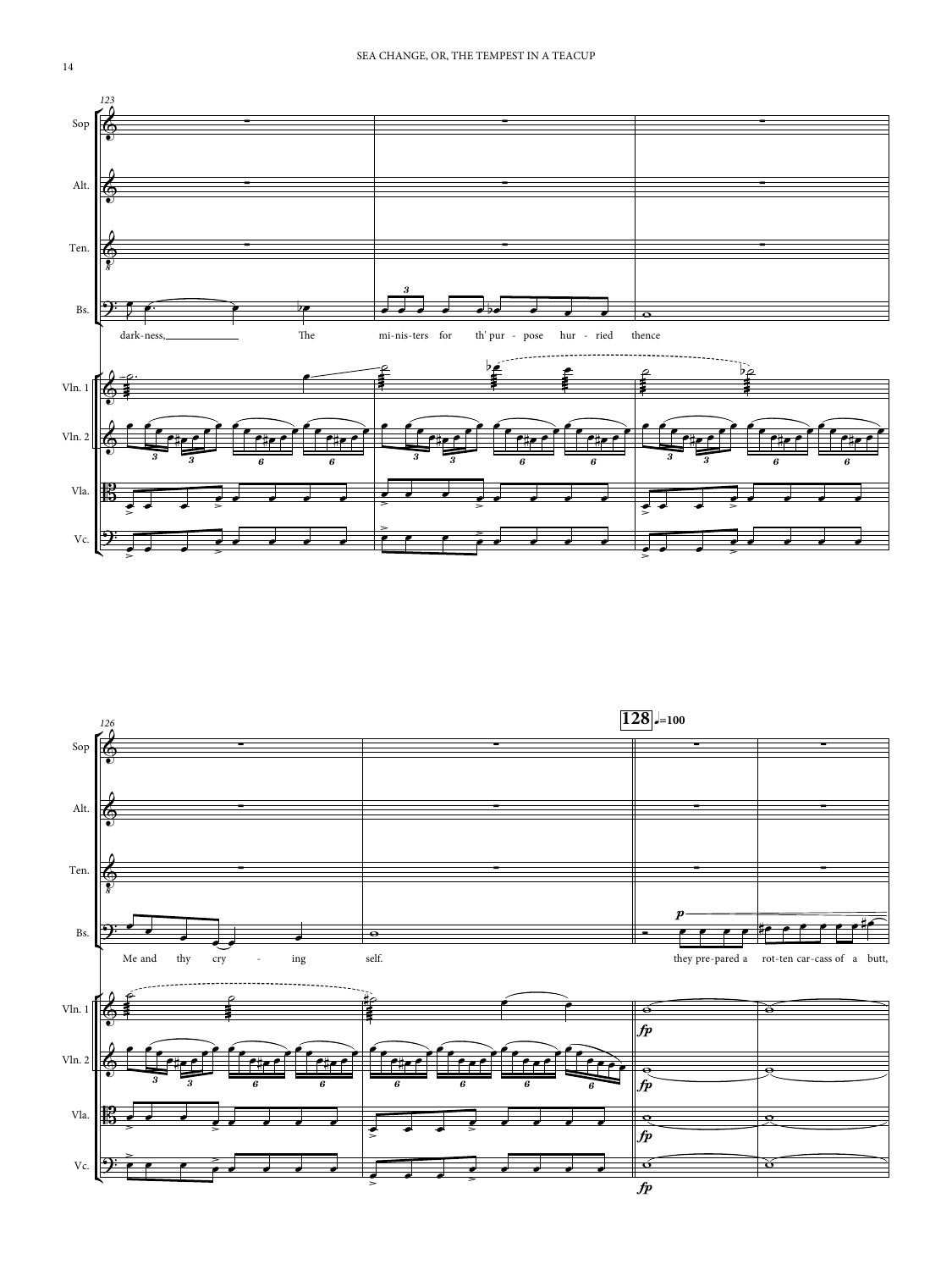

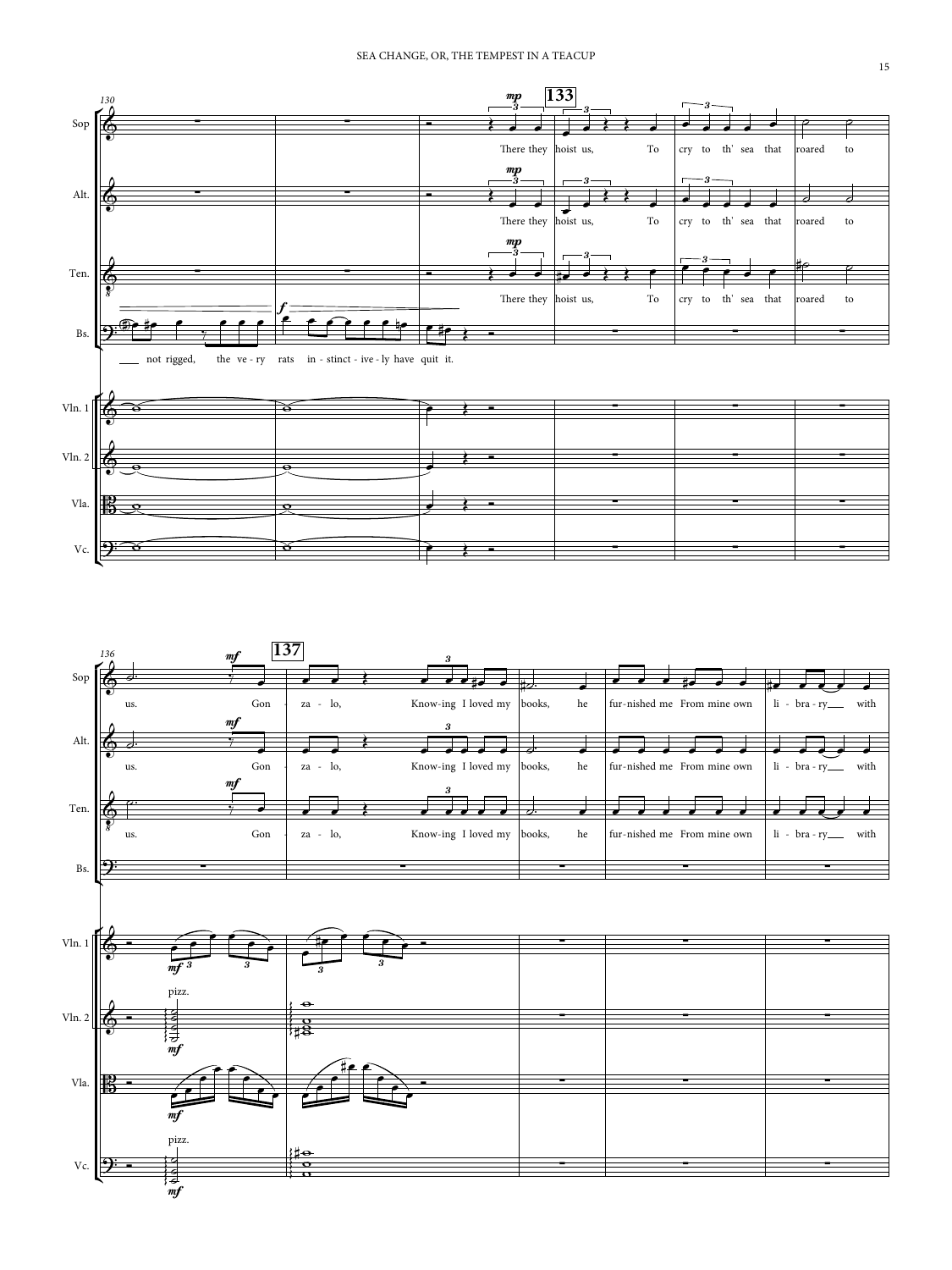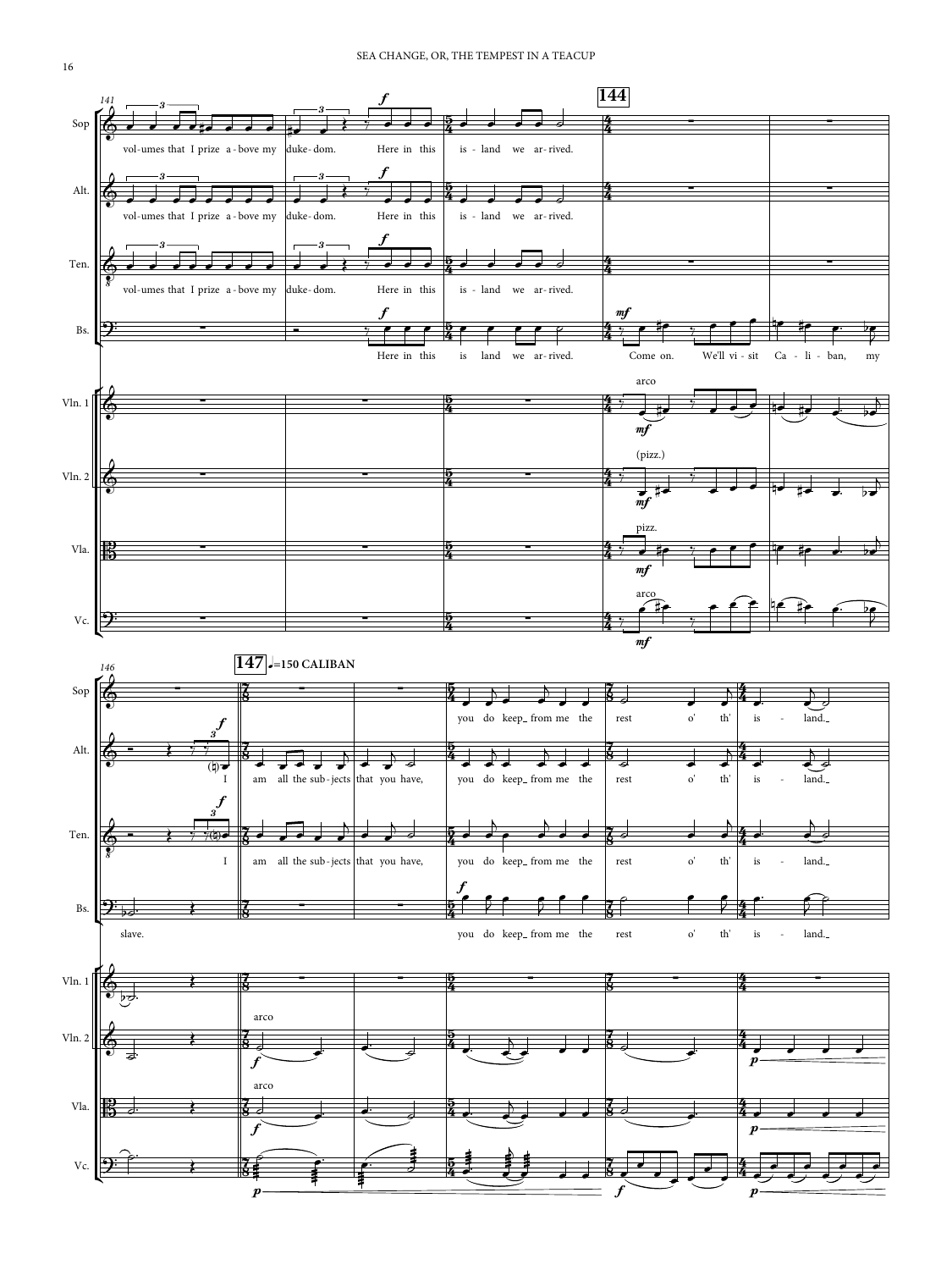

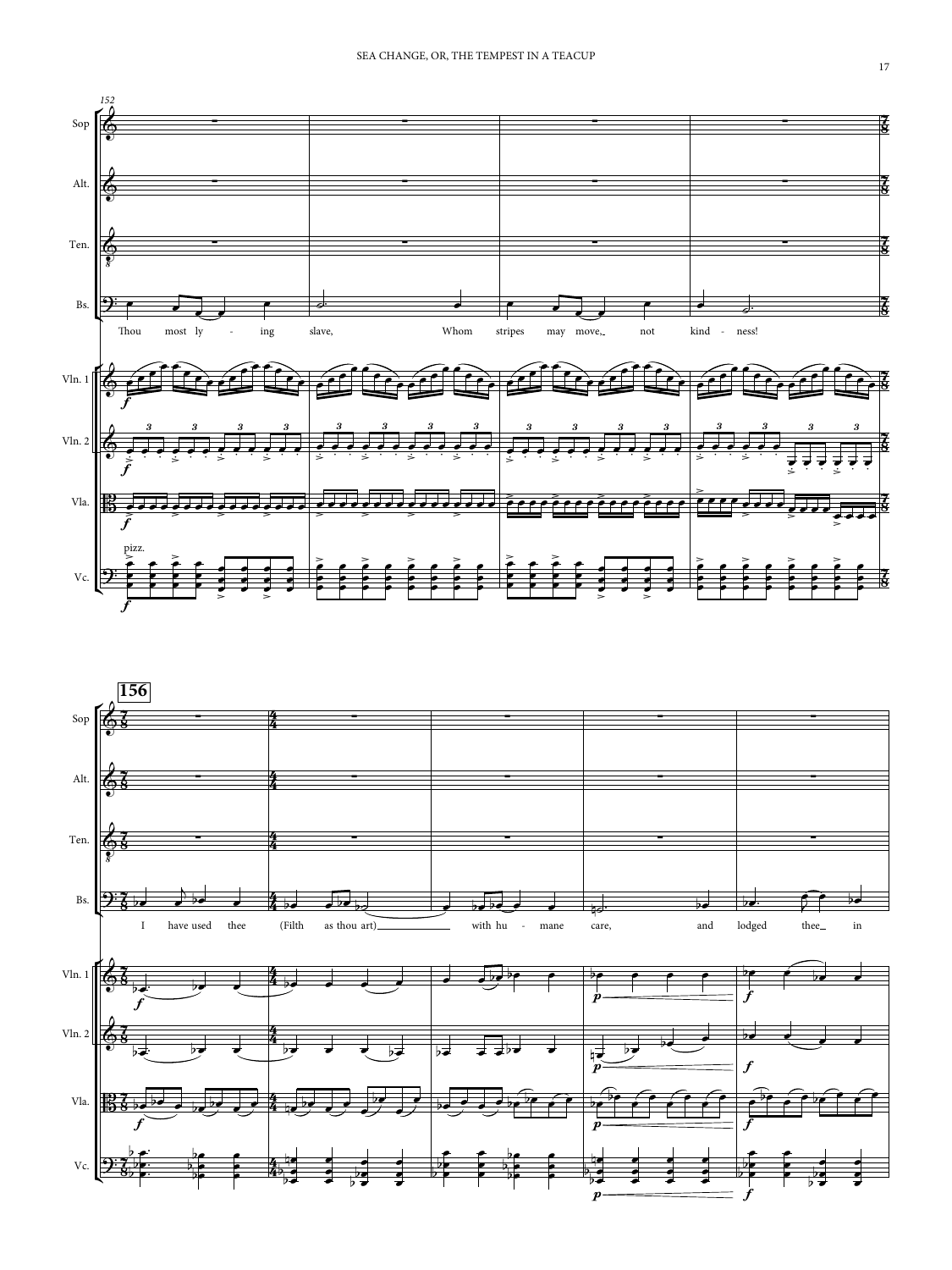



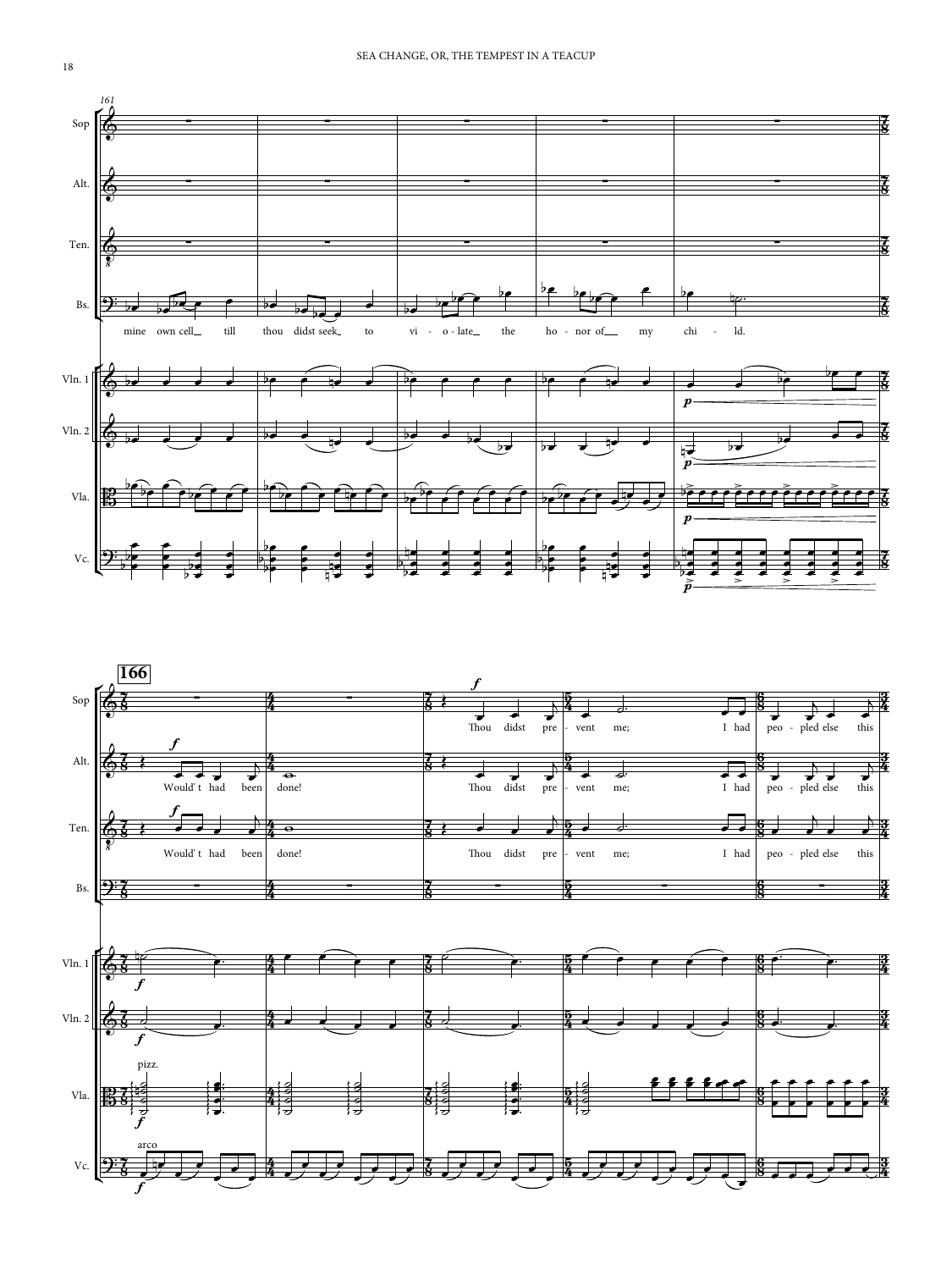

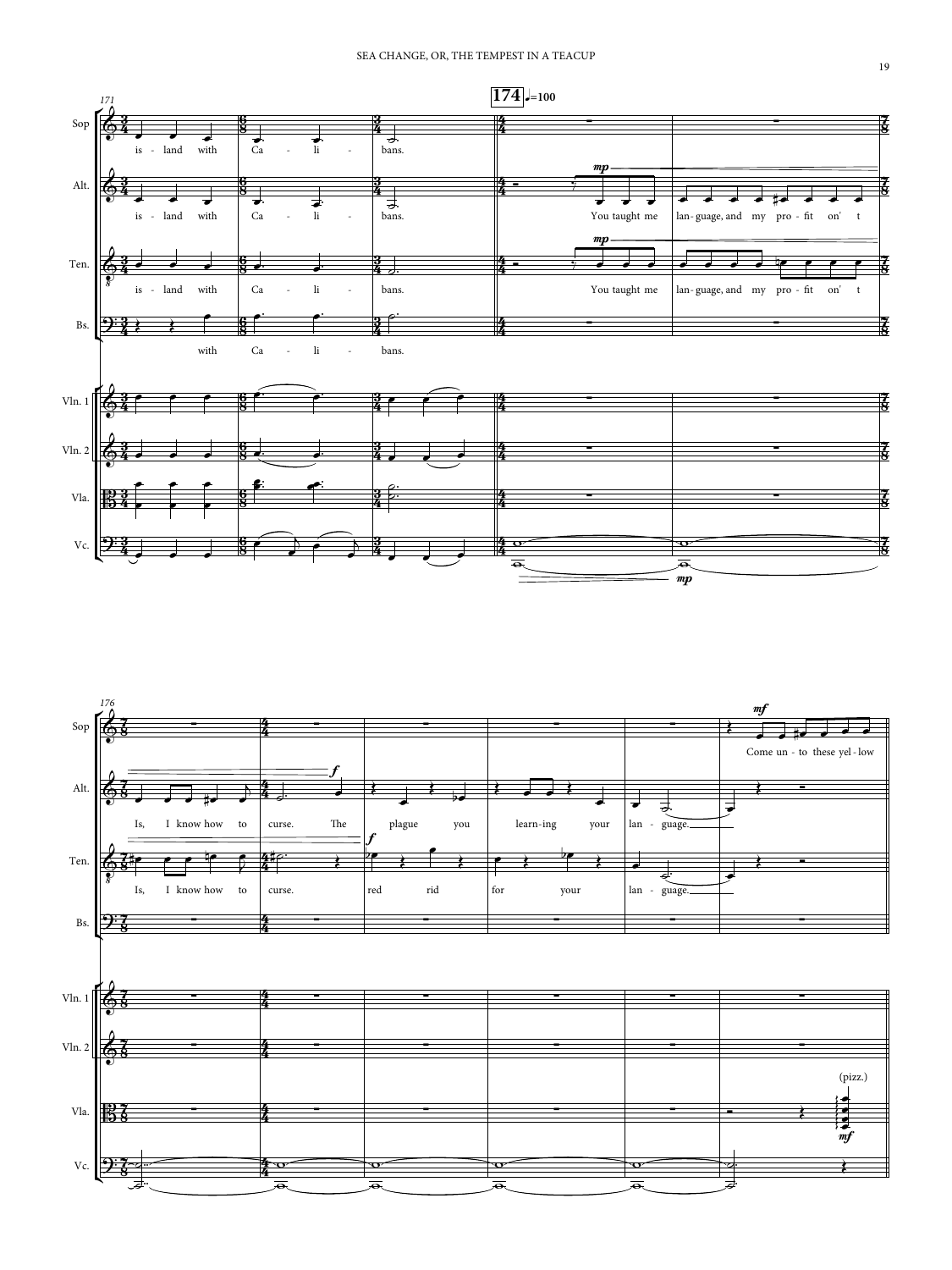



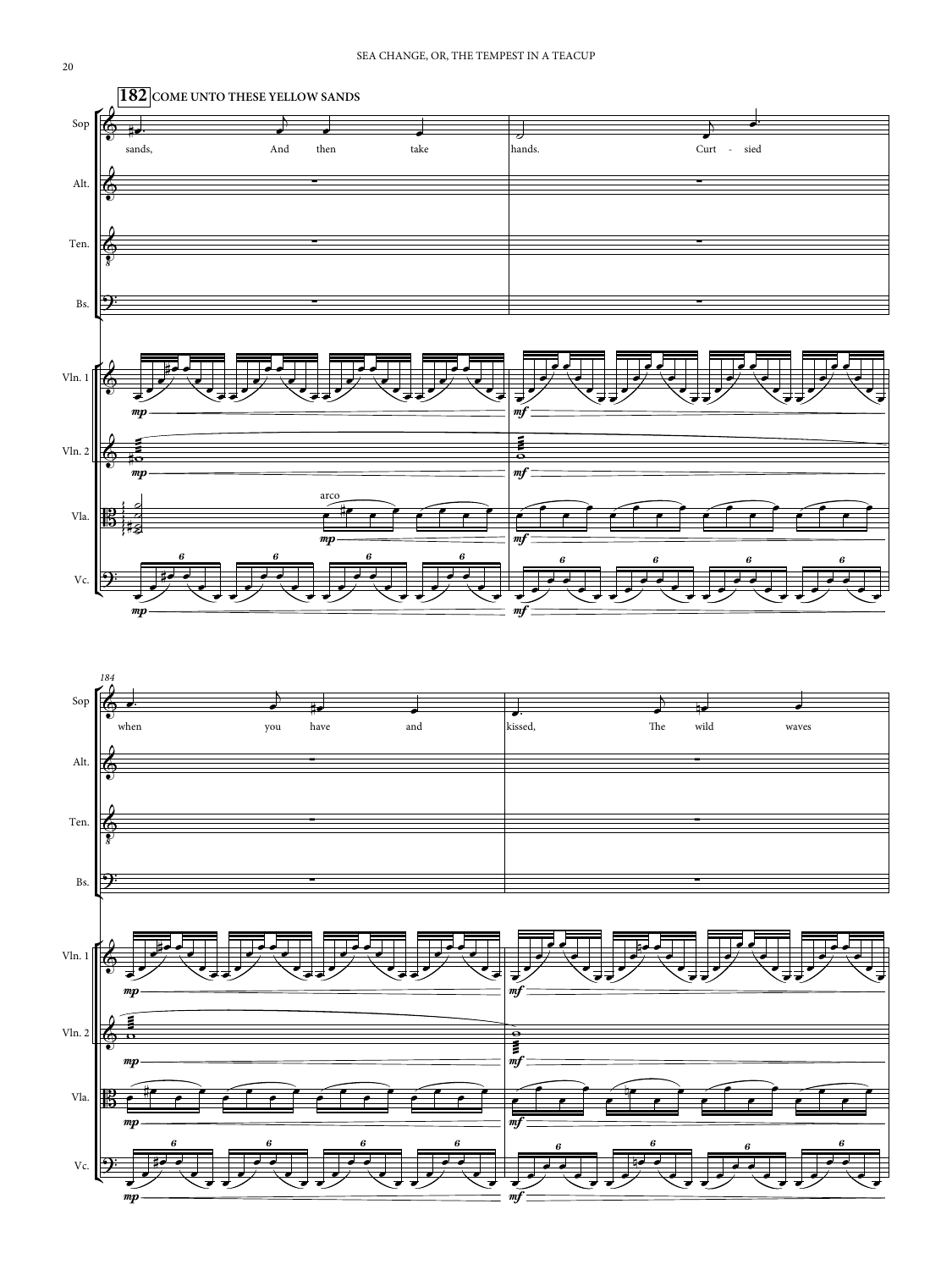

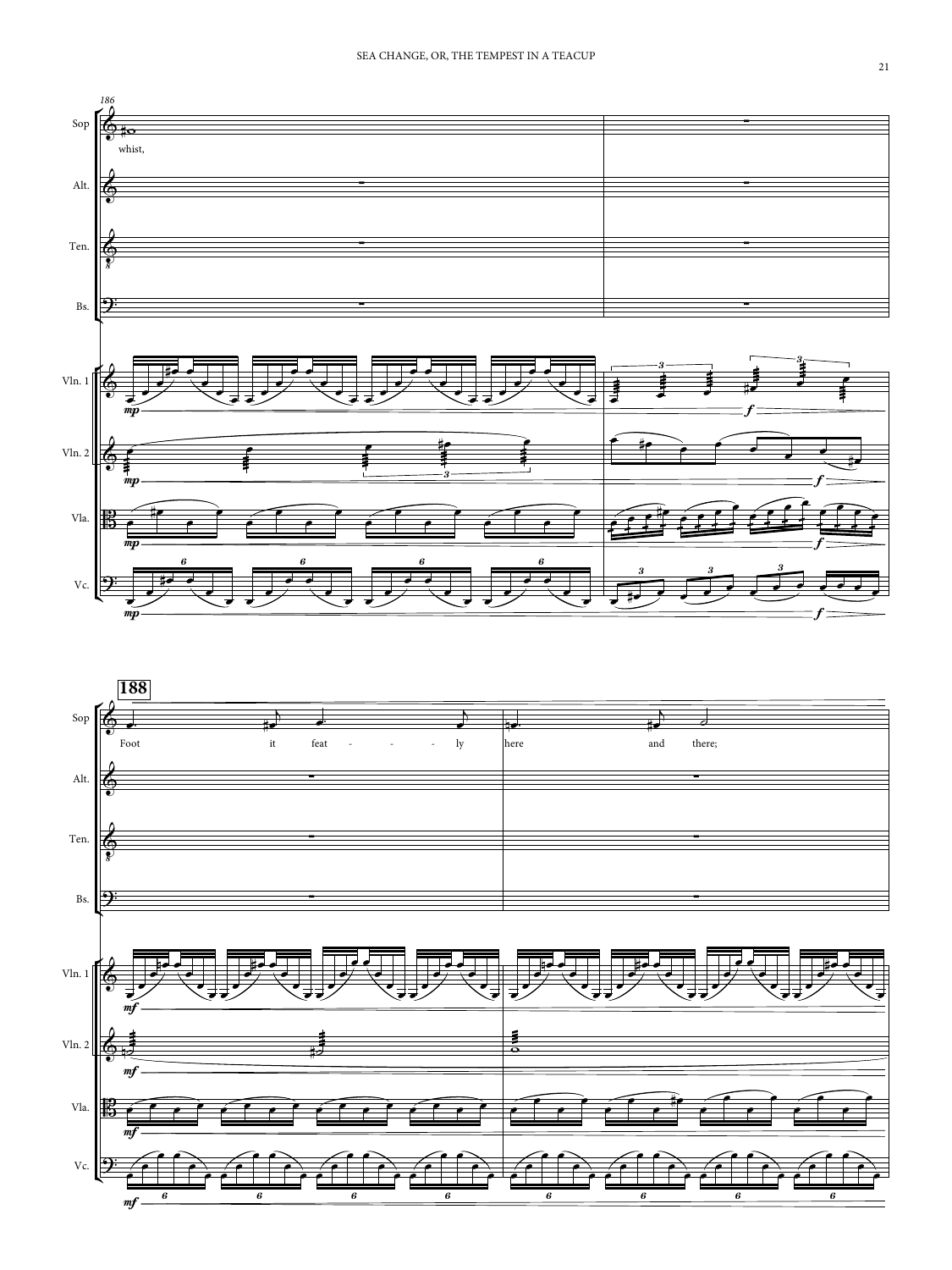

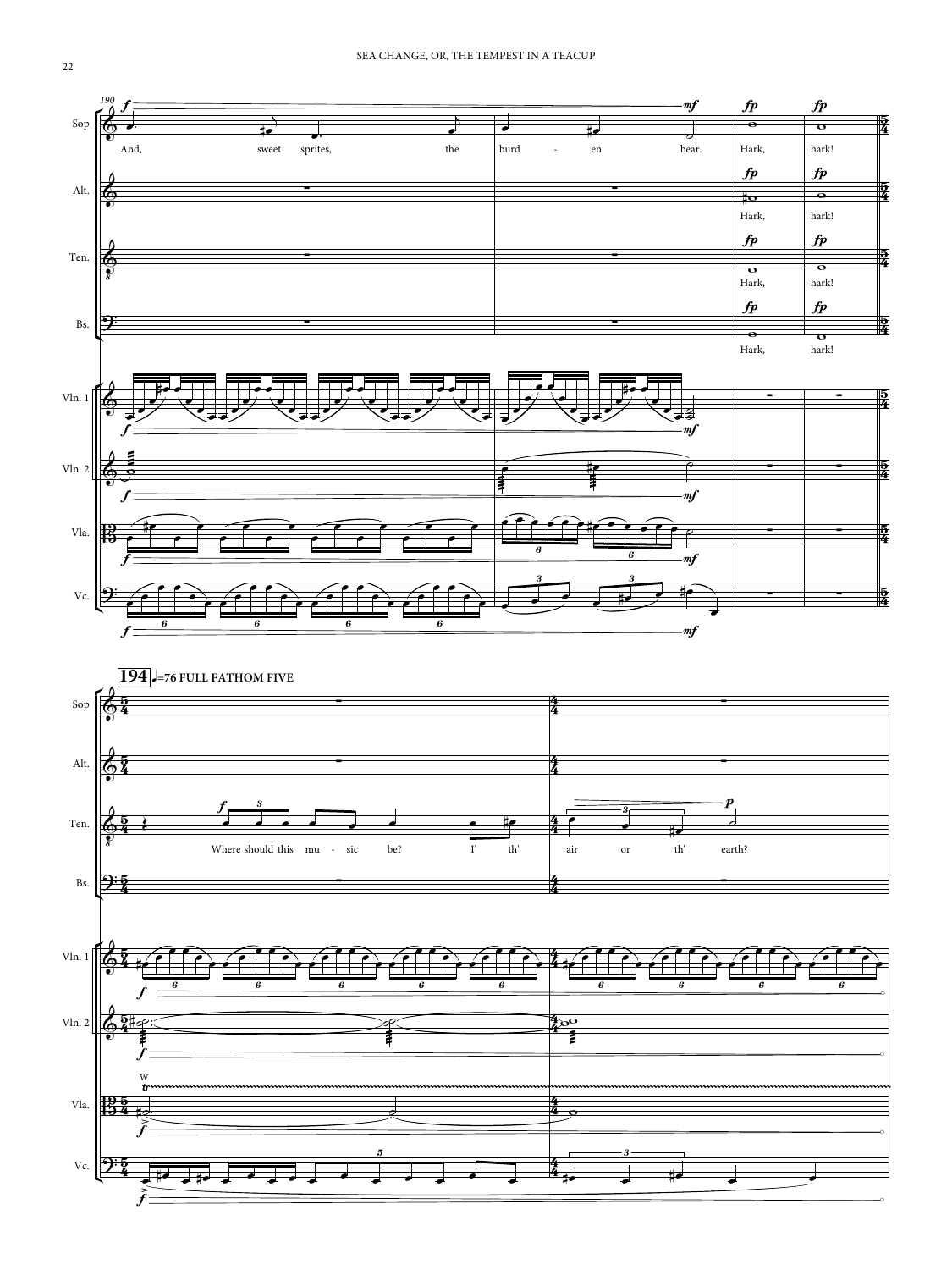

p

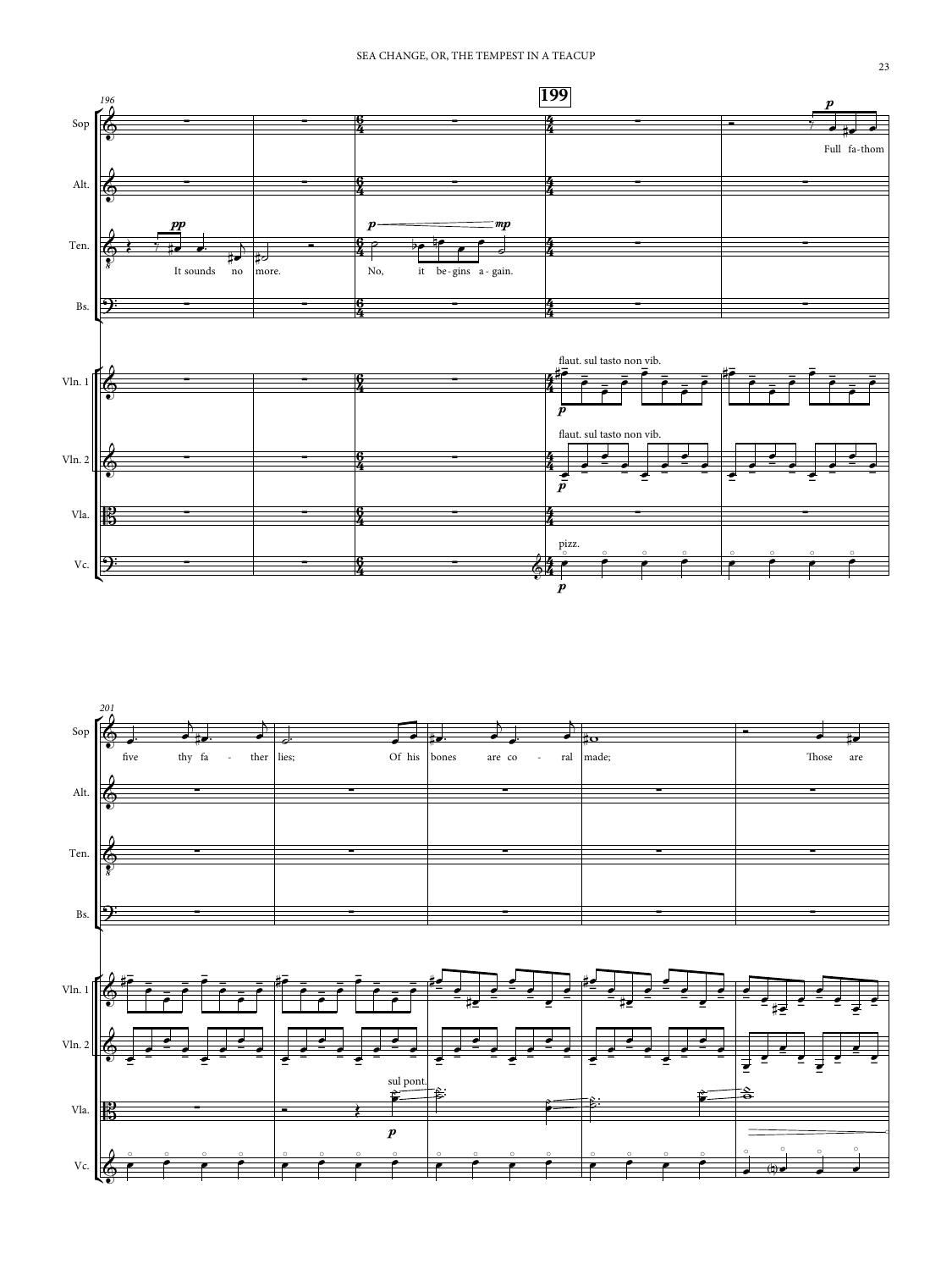

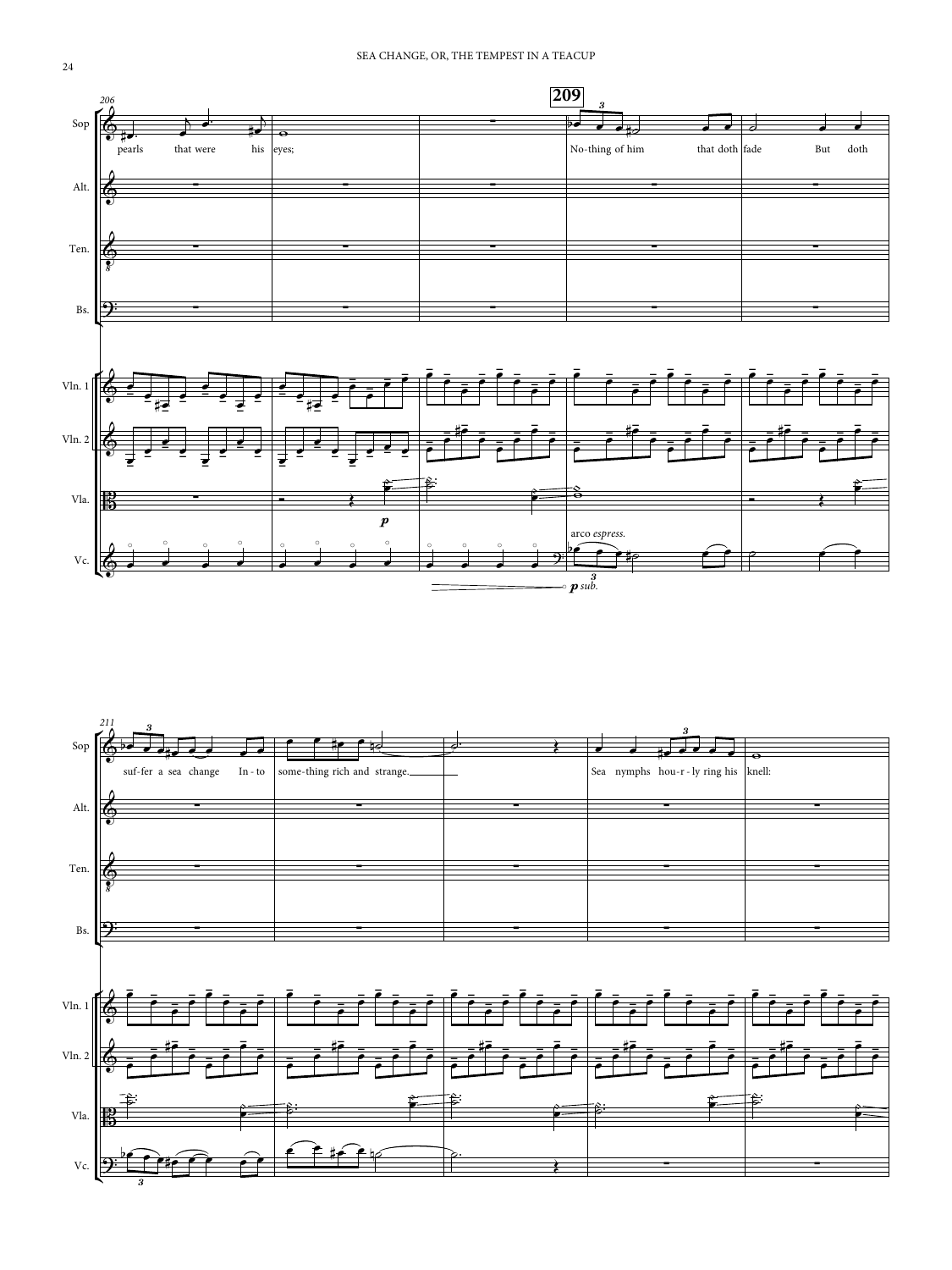

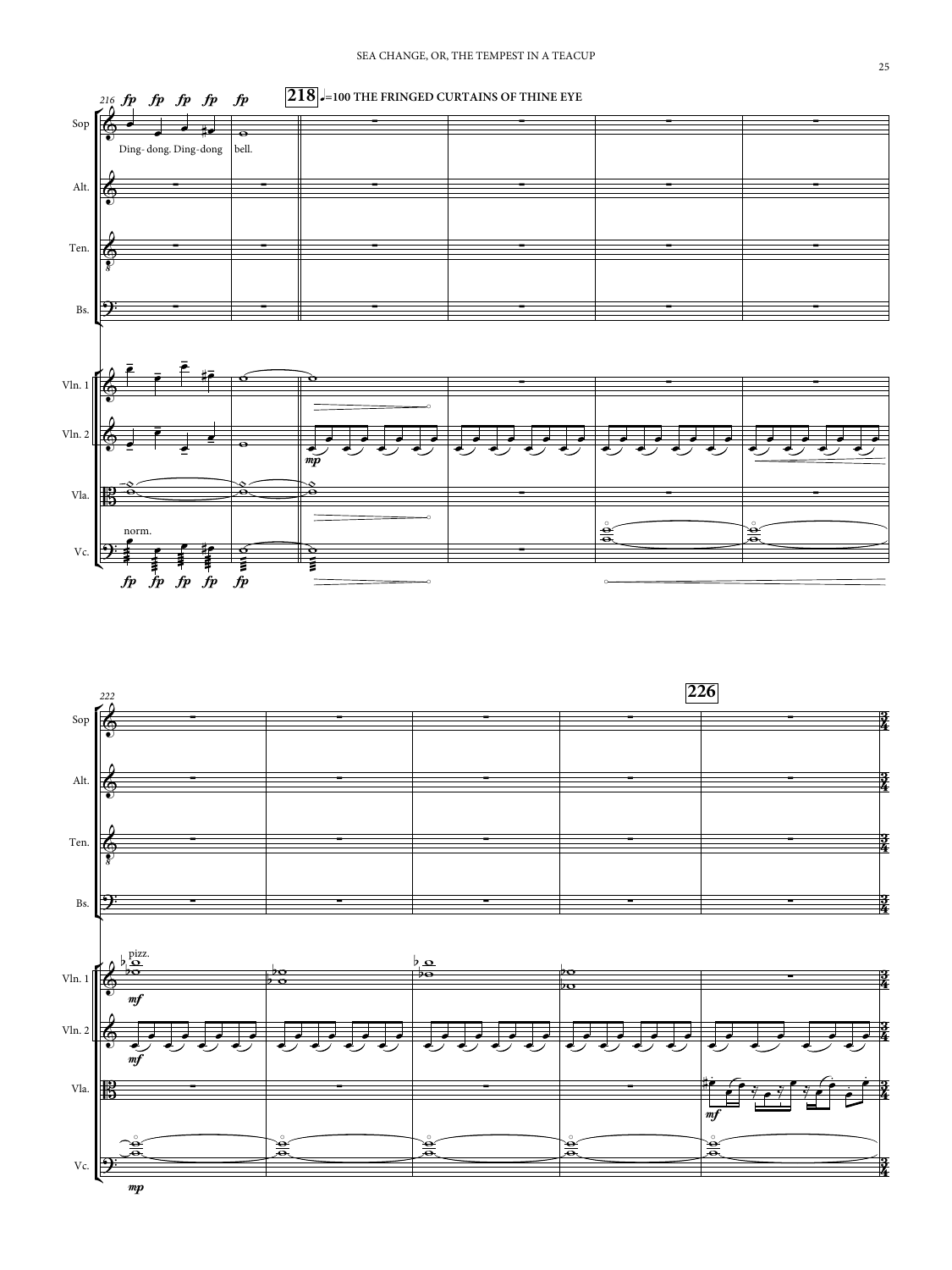



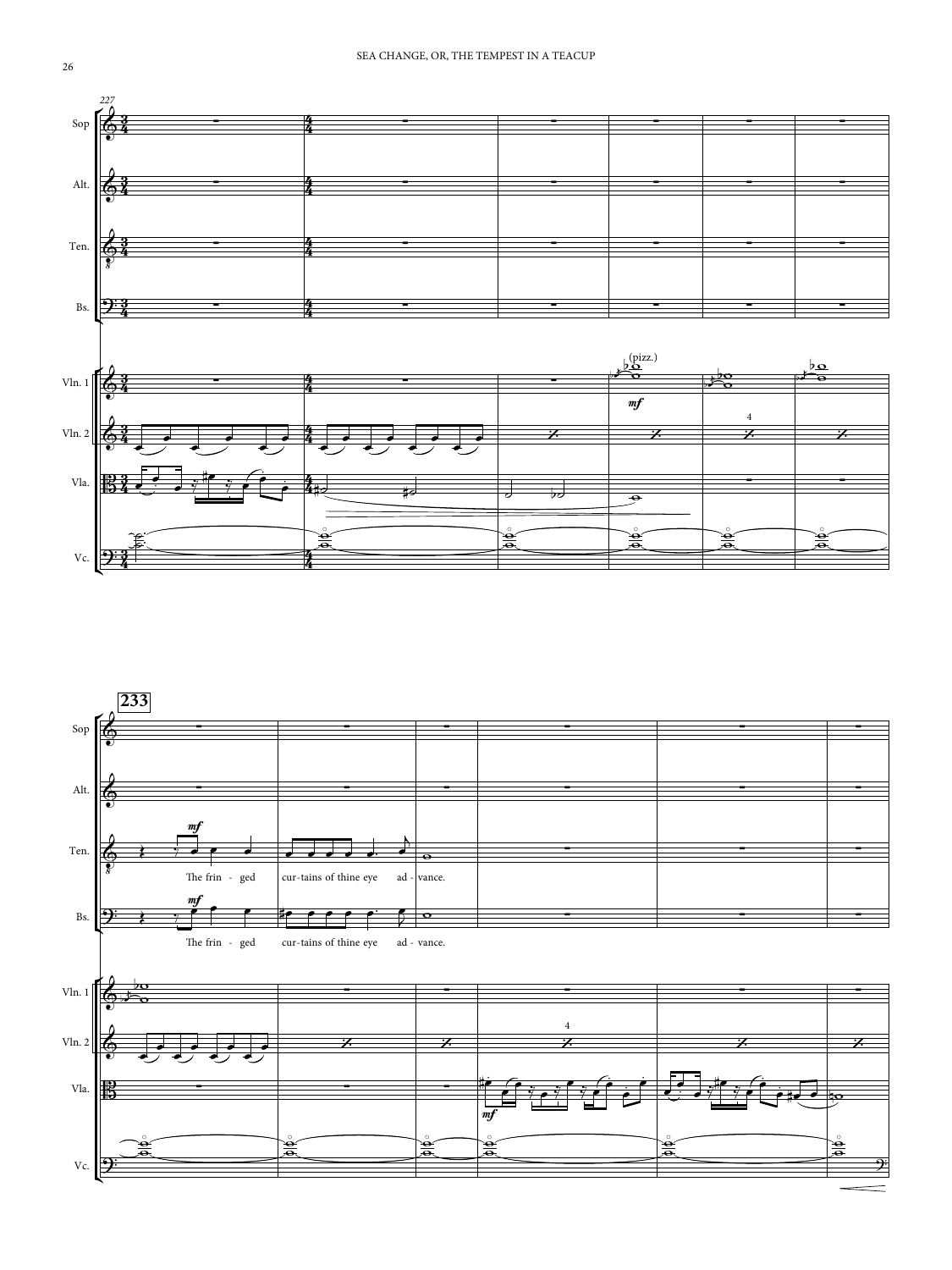

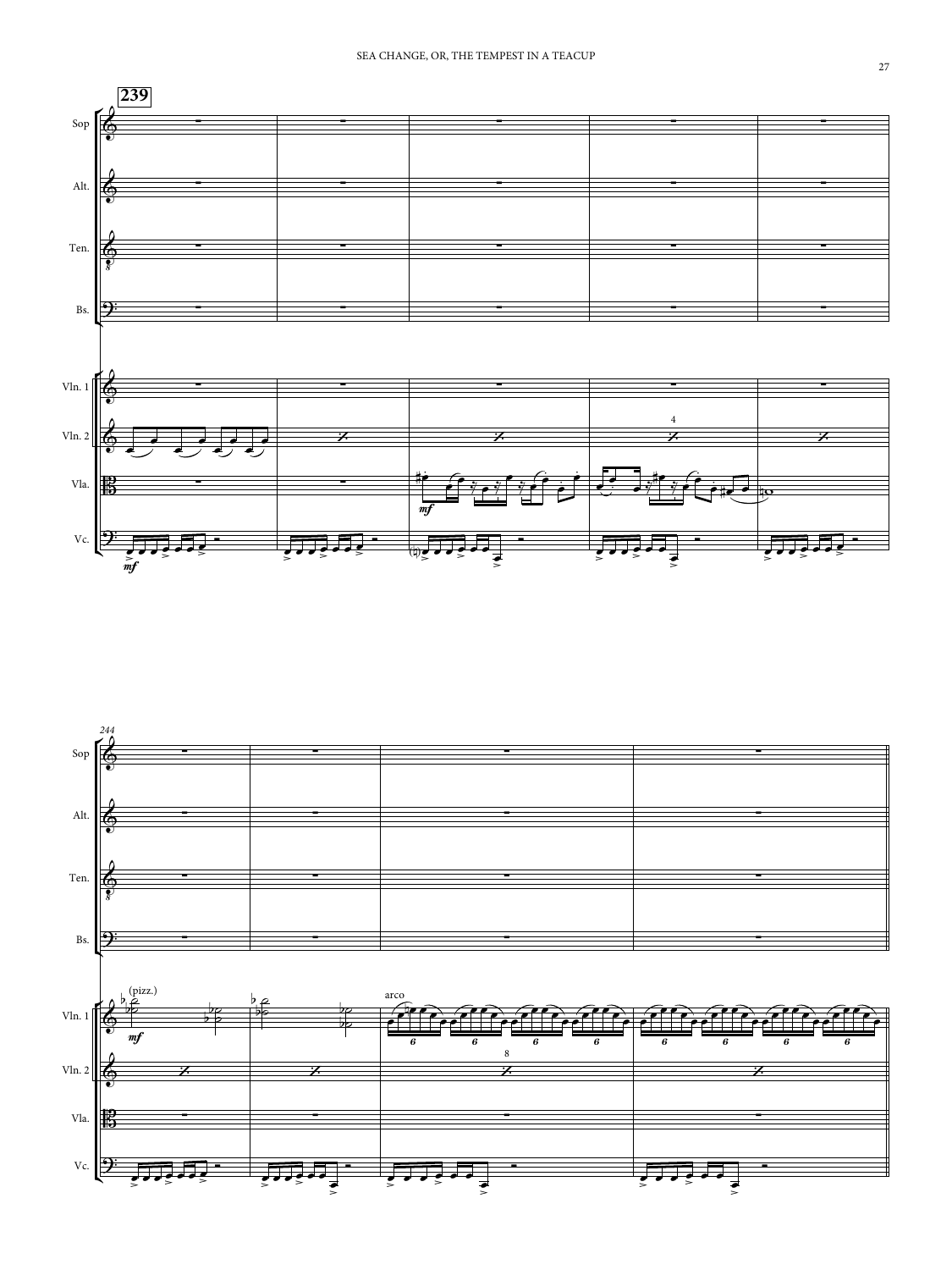

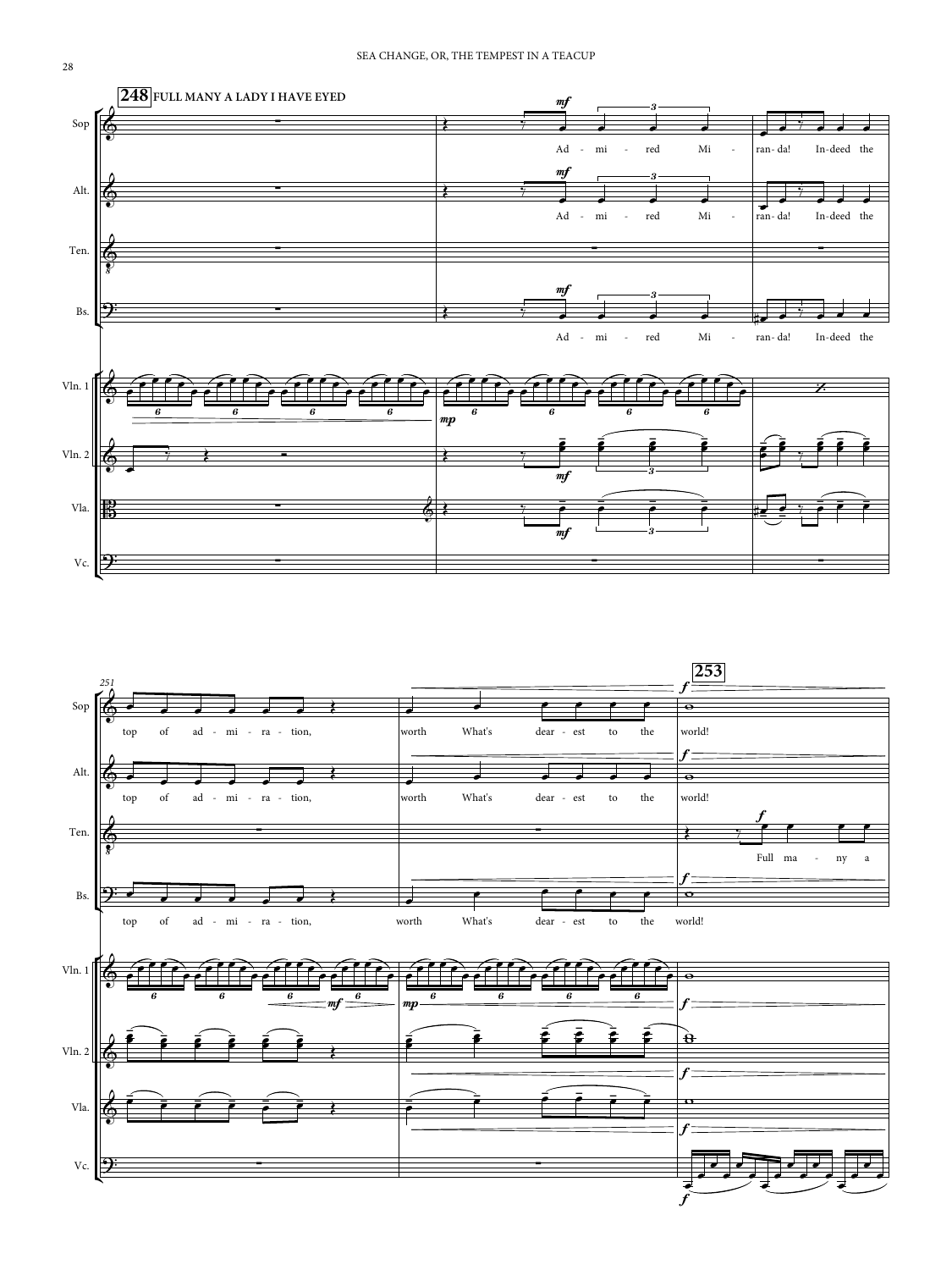

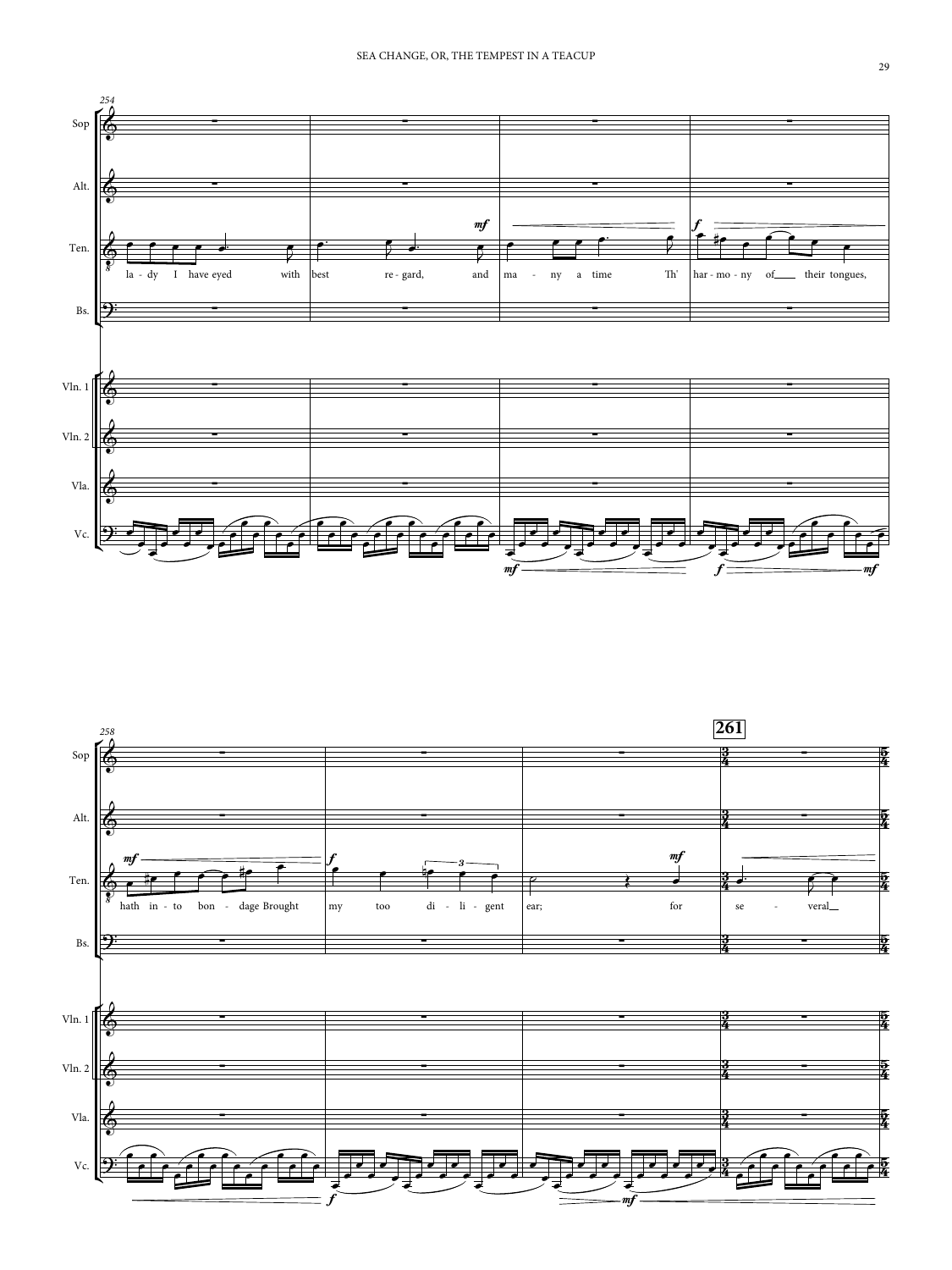

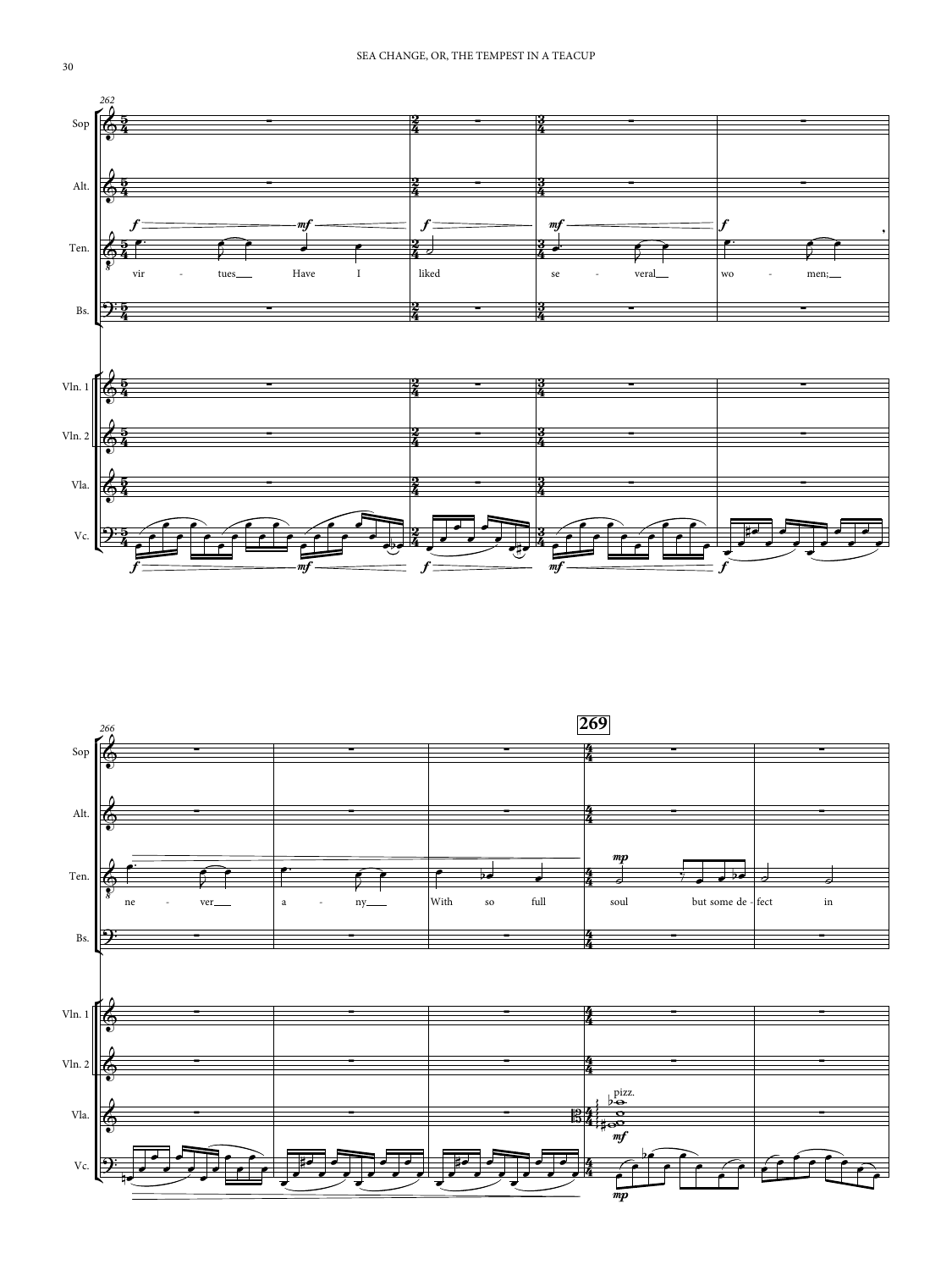

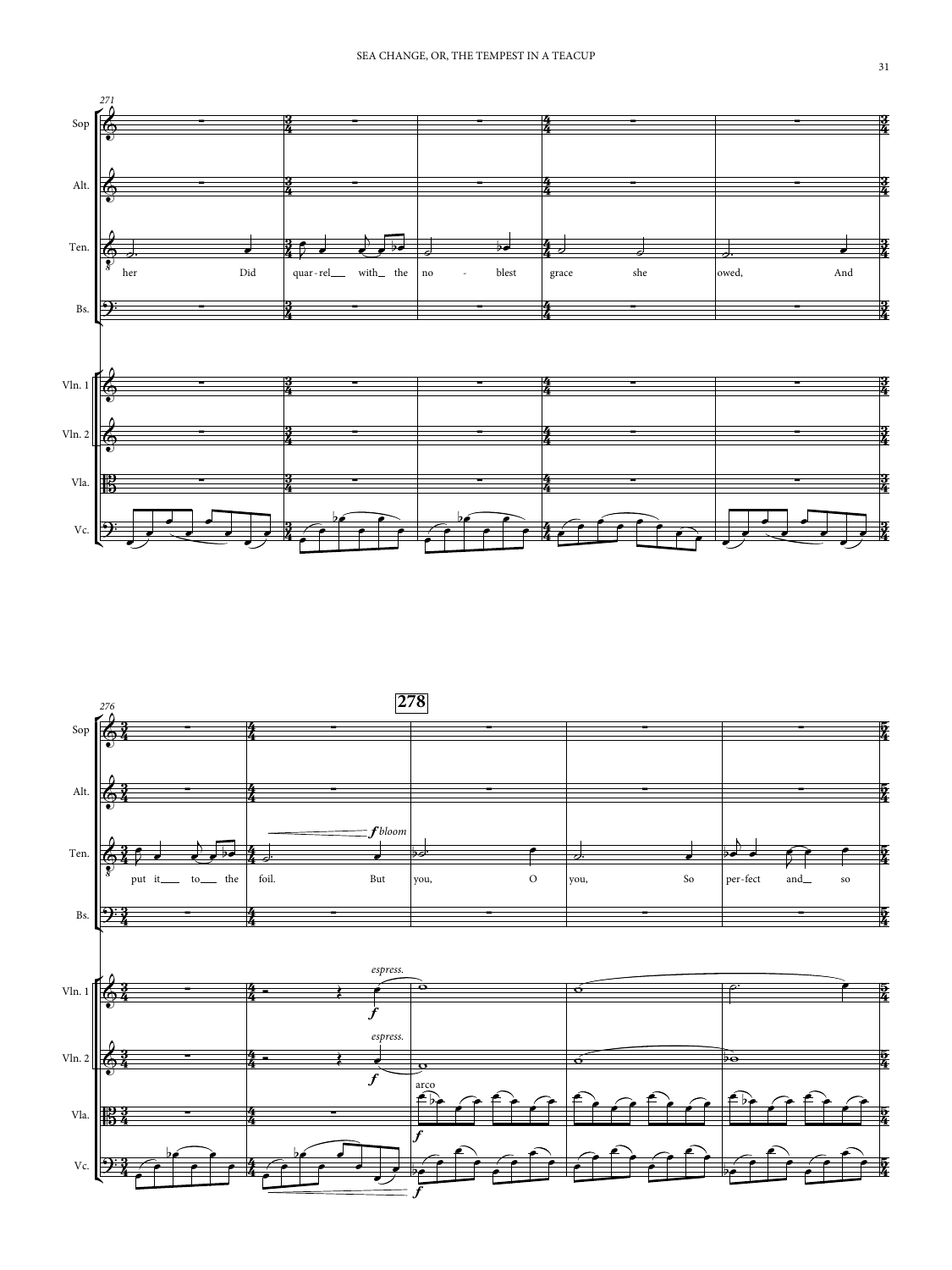

mf

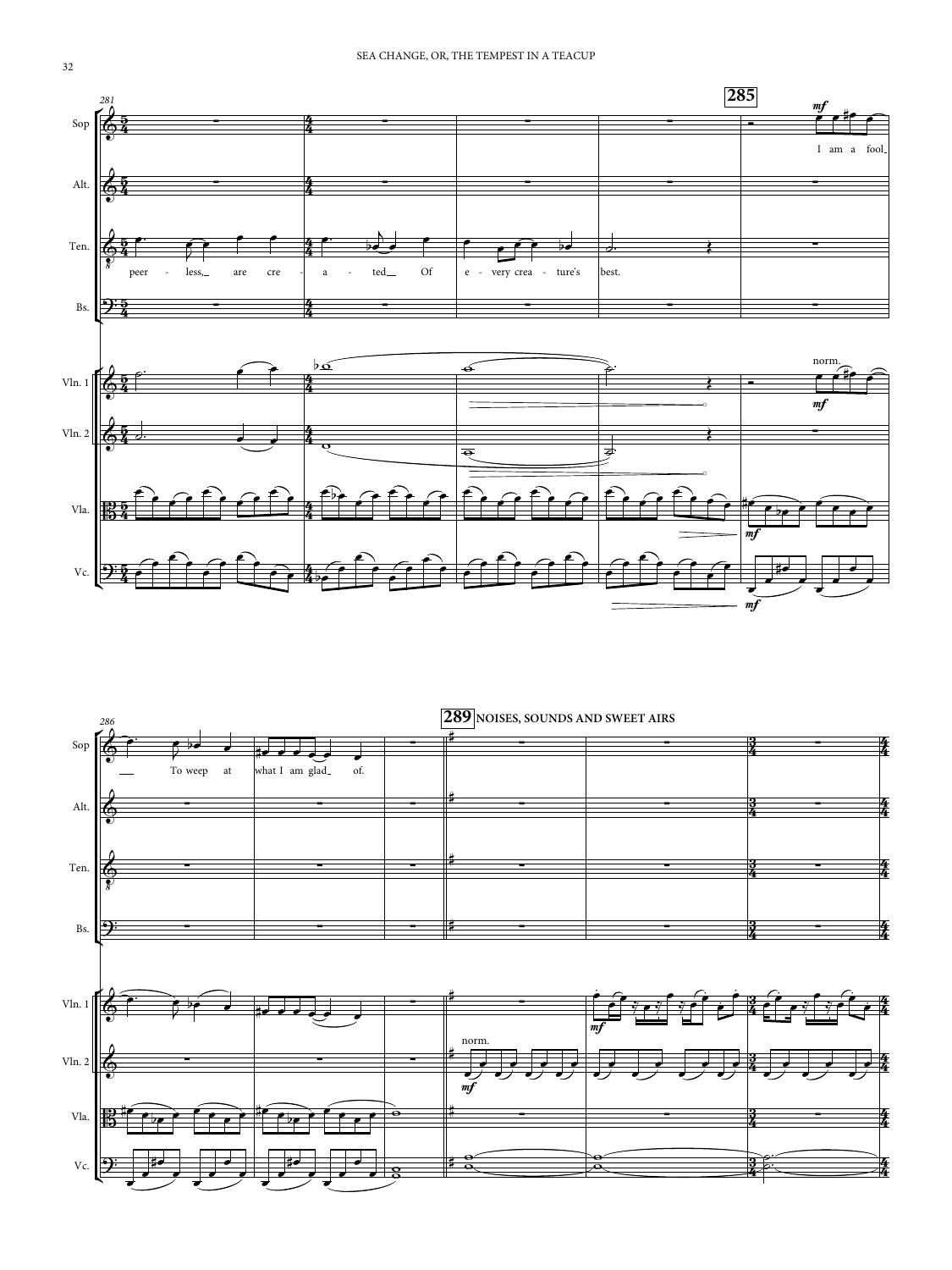

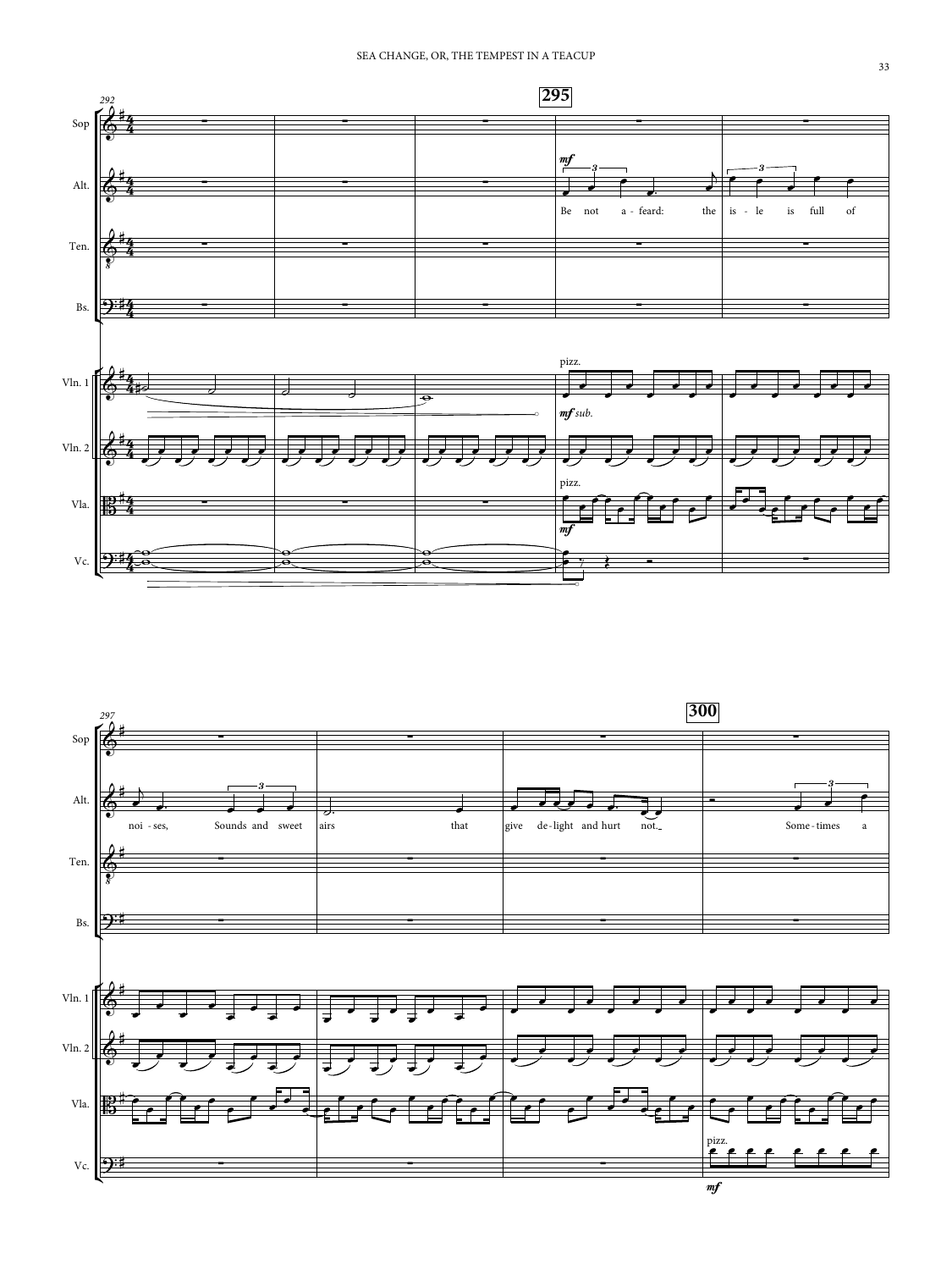



 $34\,$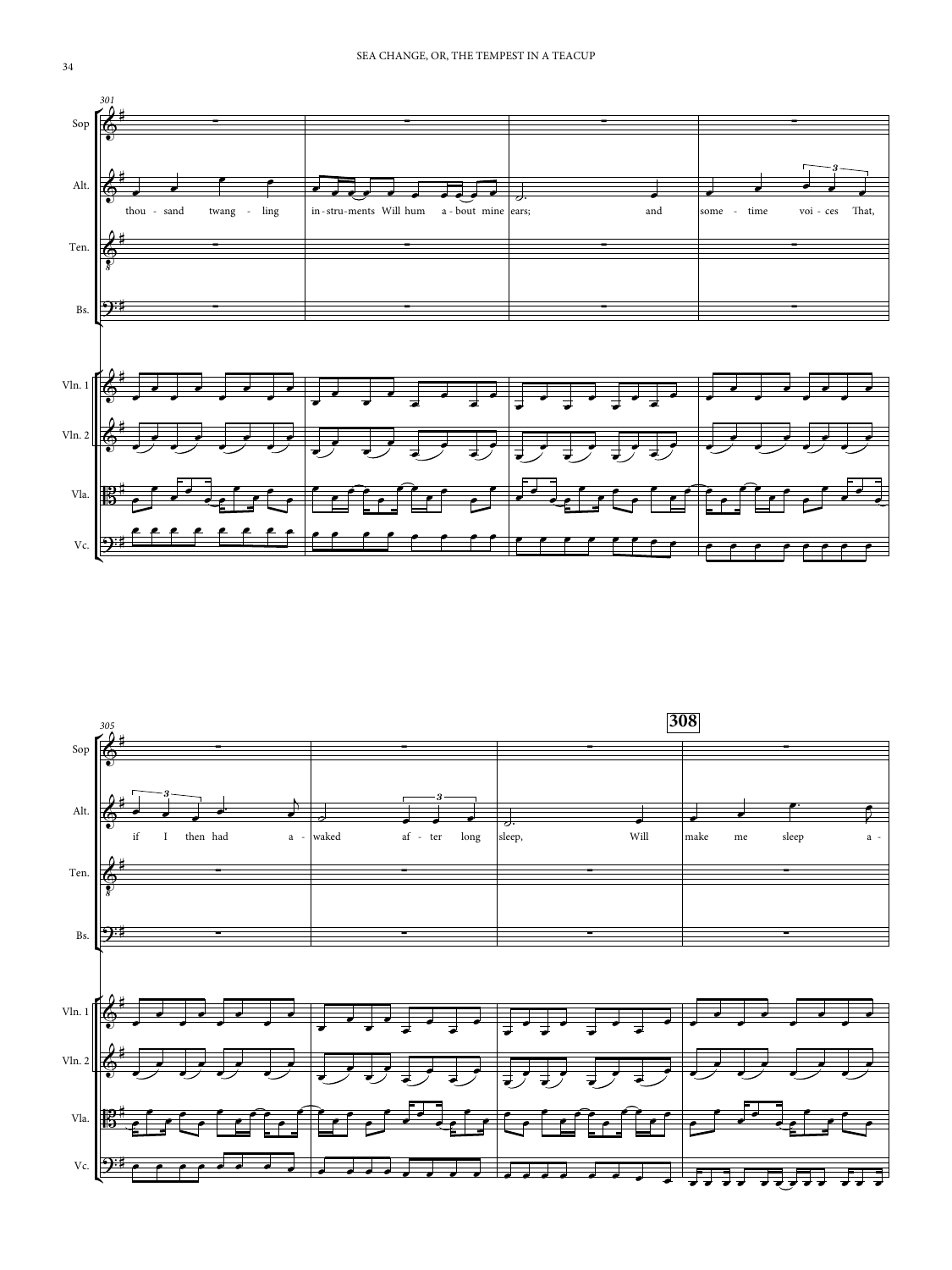

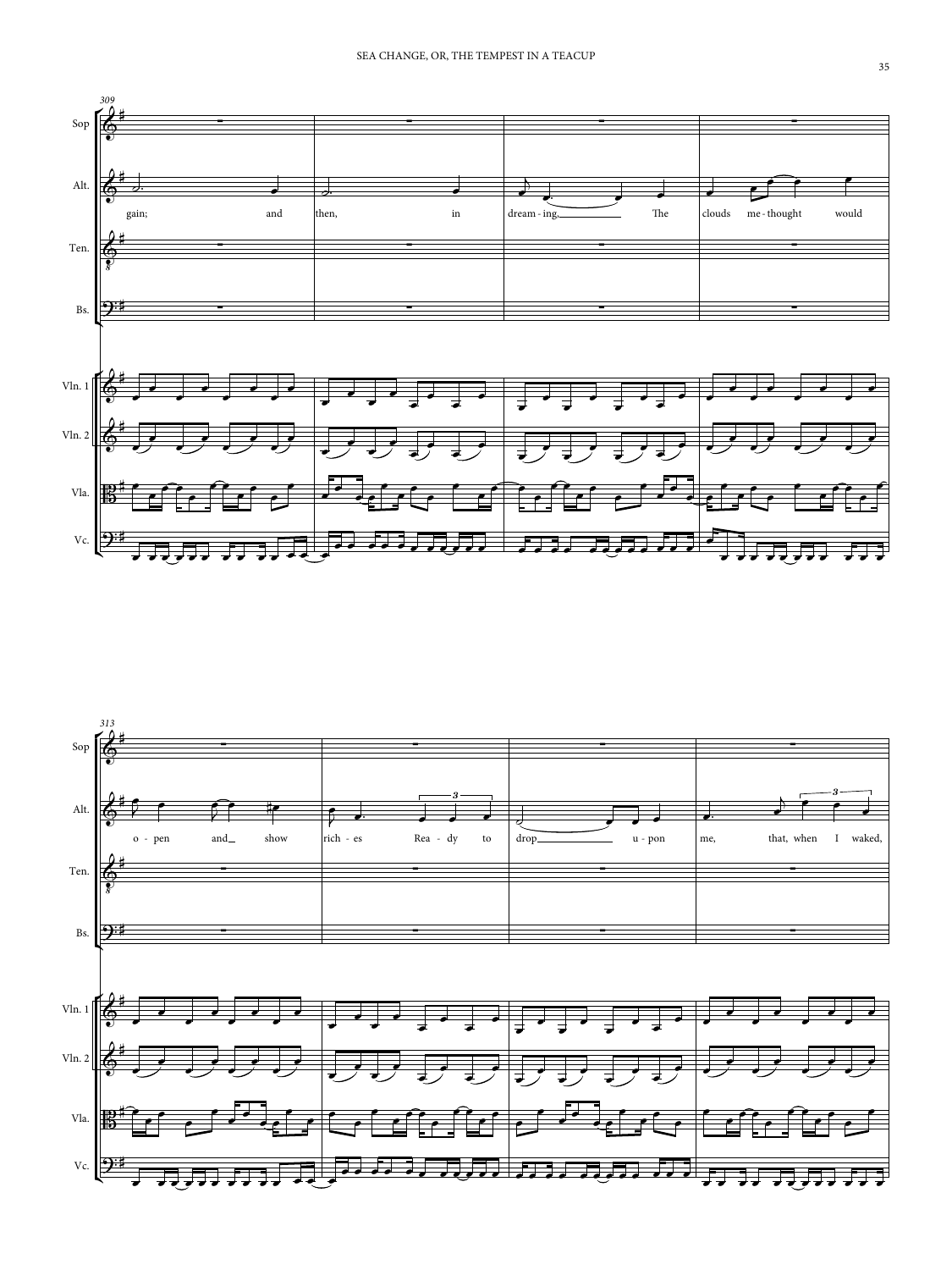



 $36\,$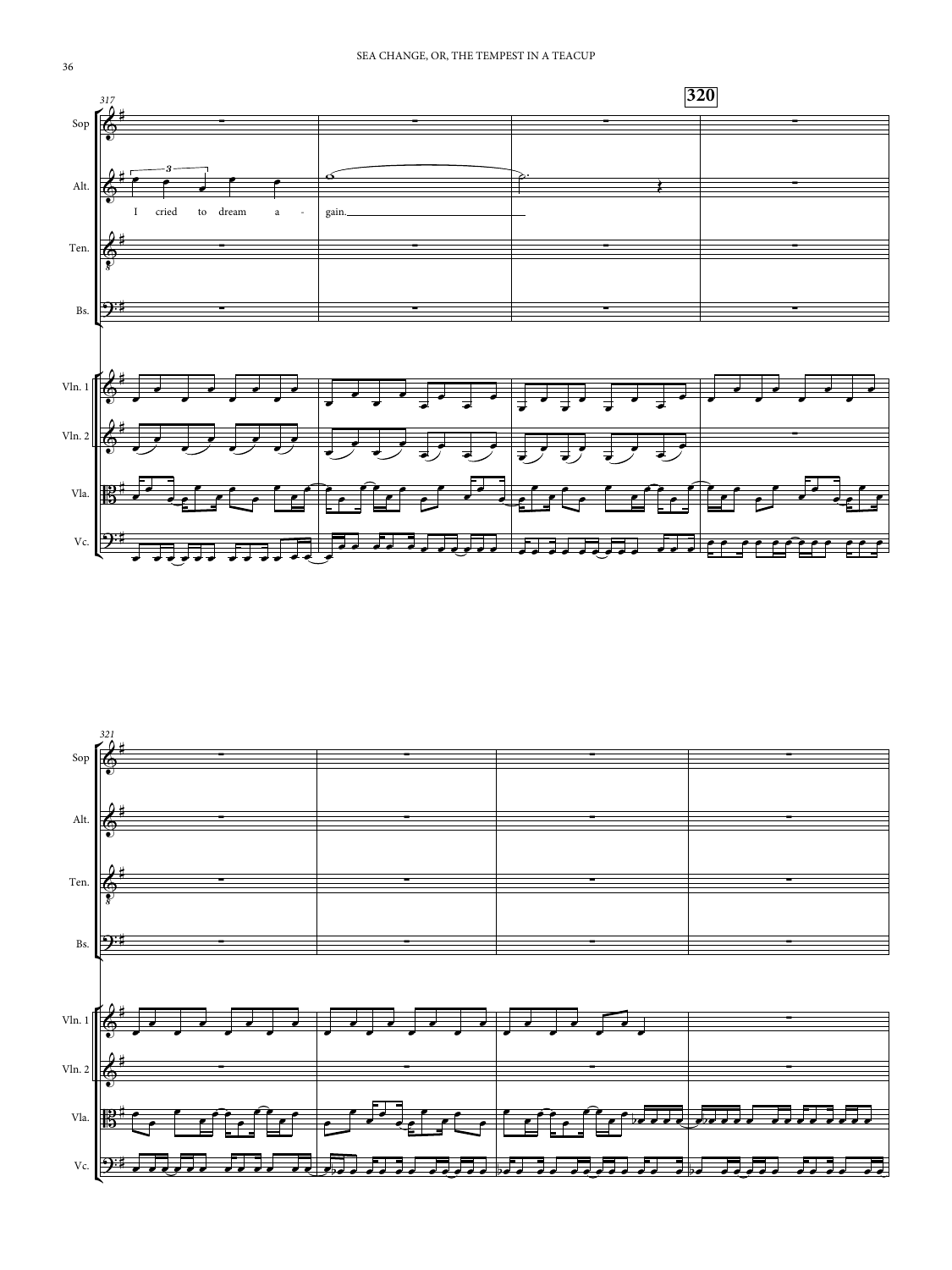

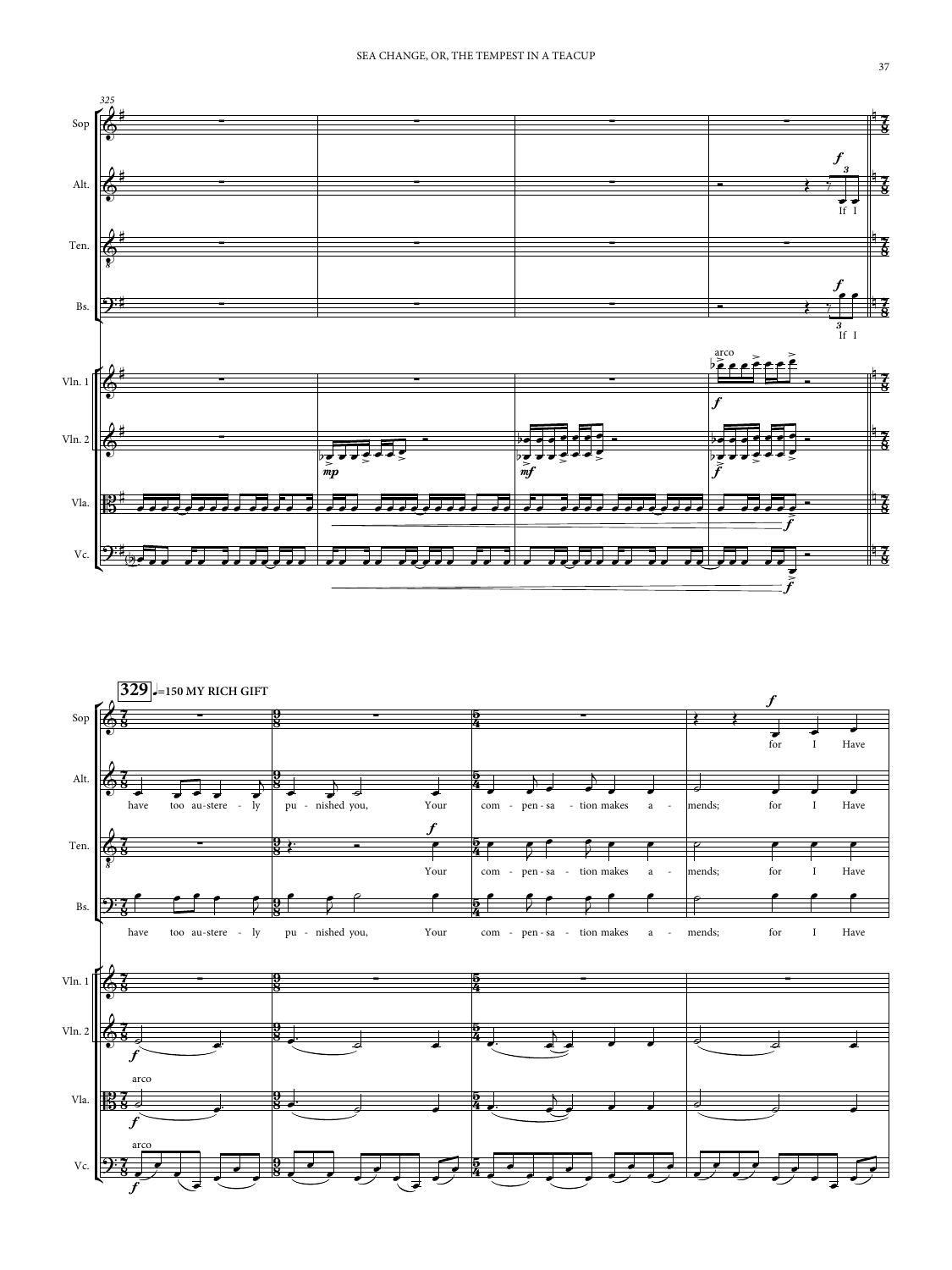

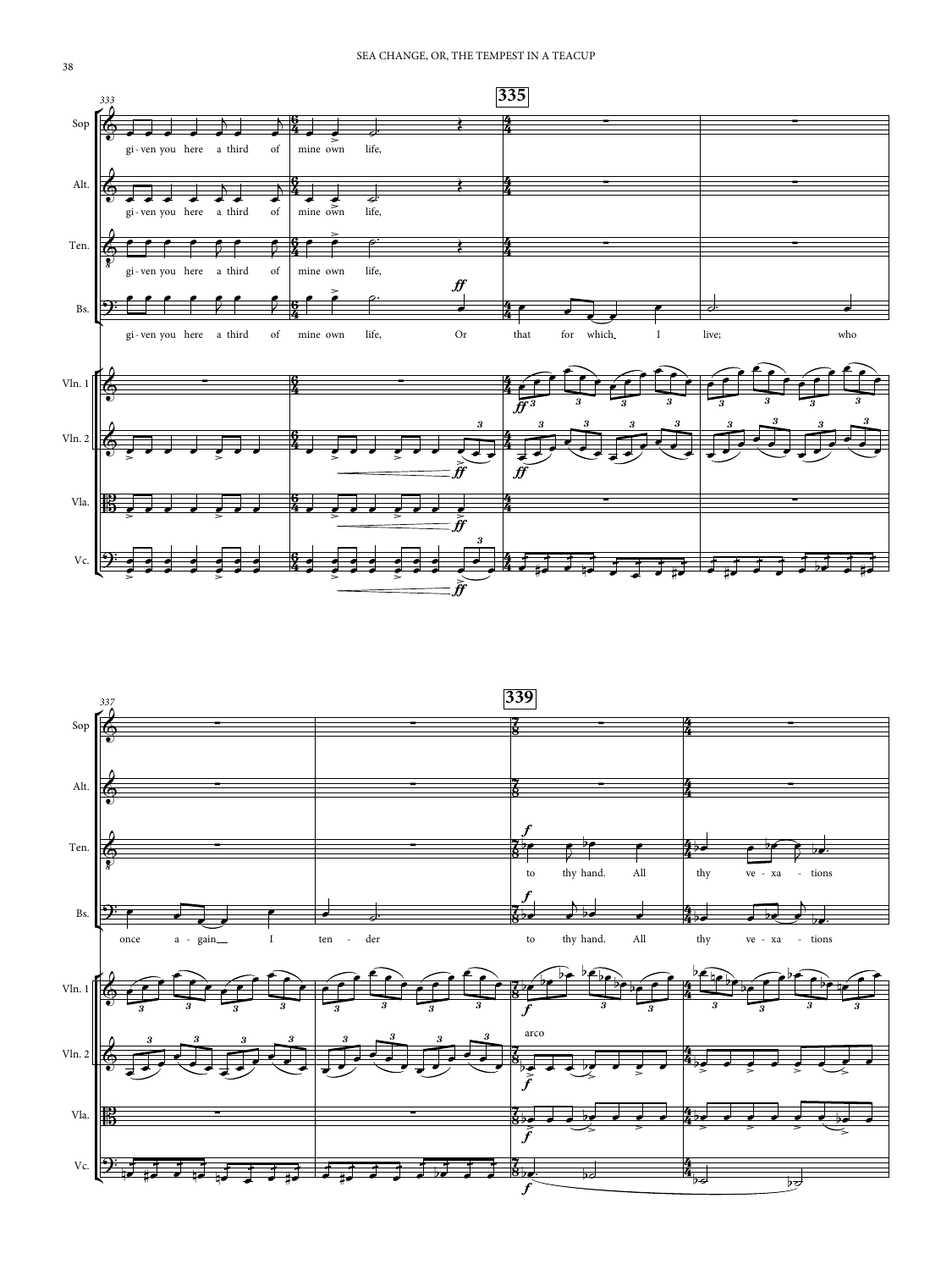

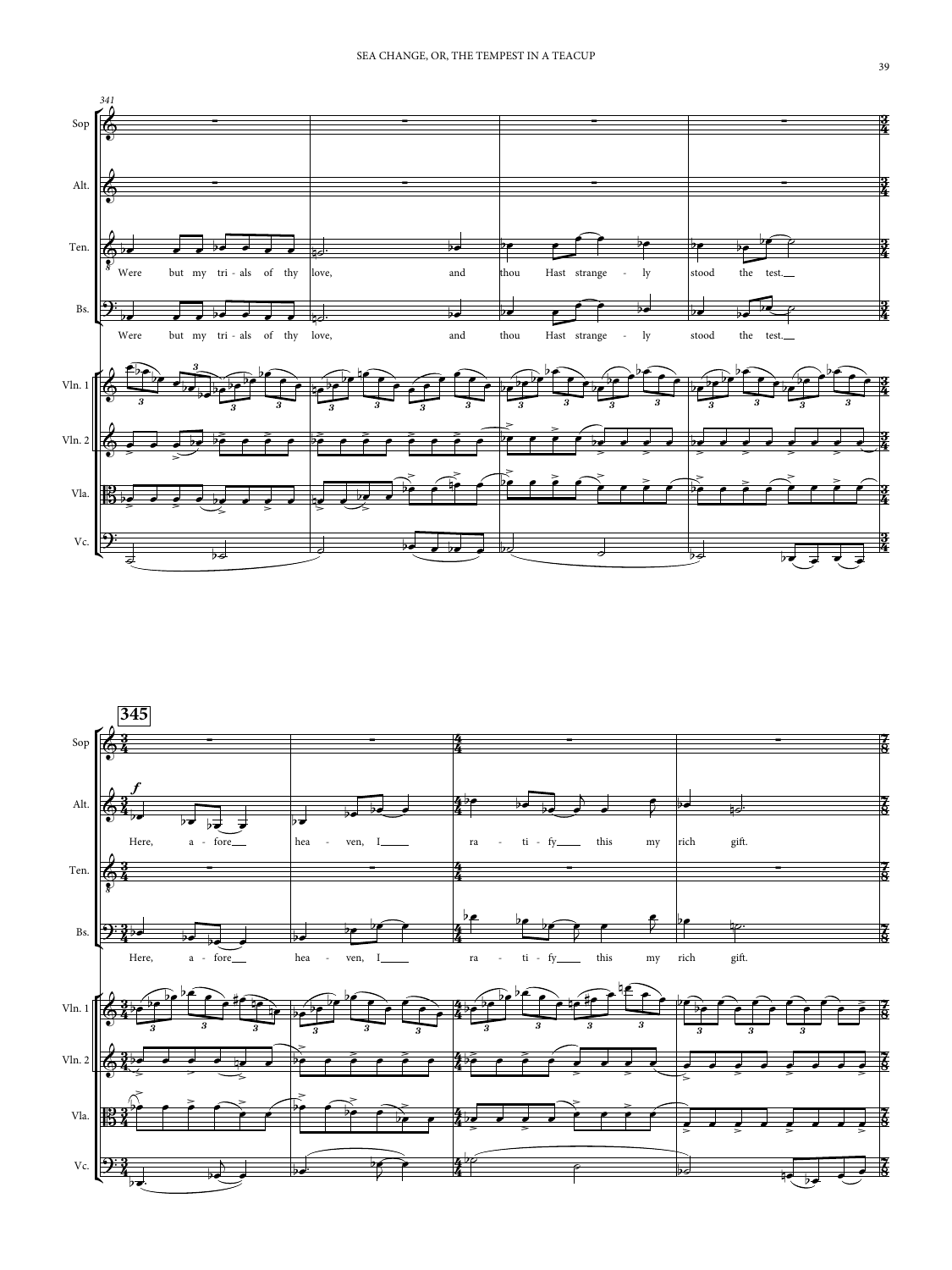![](_page_45_Figure_1.jpeg)

![](_page_45_Figure_2.jpeg)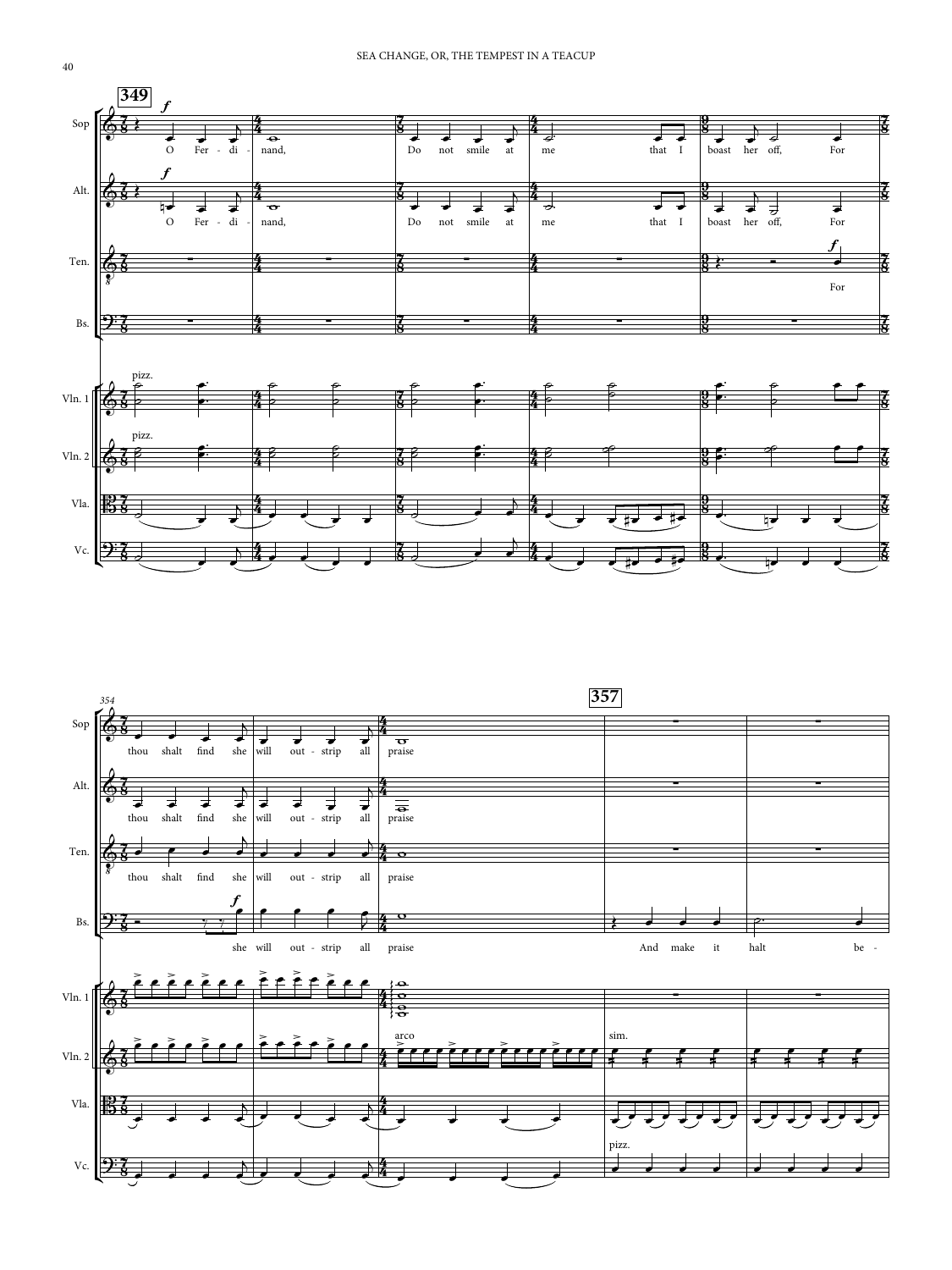![](_page_46_Figure_1.jpeg)

![](_page_46_Figure_2.jpeg)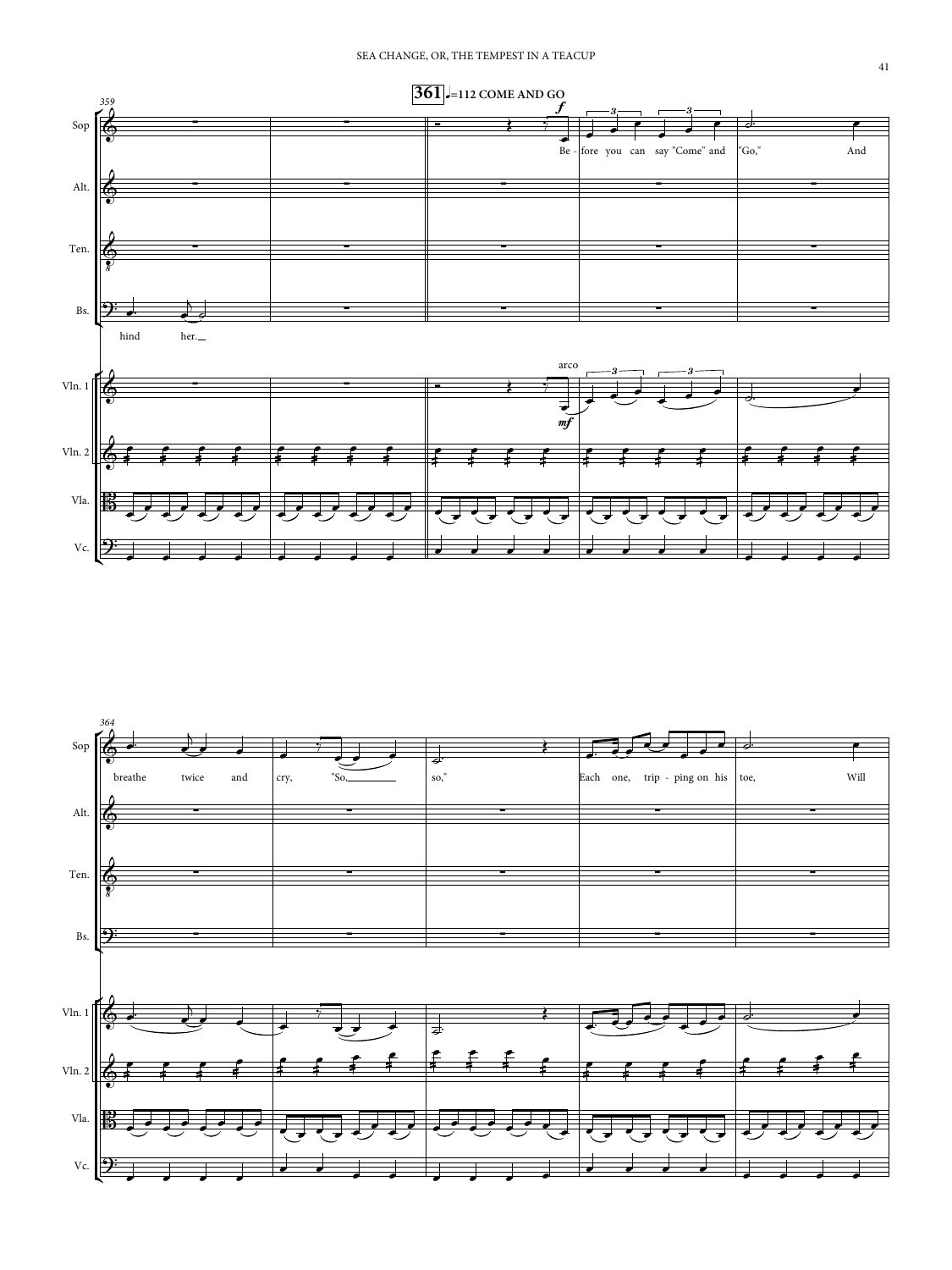![](_page_47_Figure_1.jpeg)

![](_page_47_Figure_2.jpeg)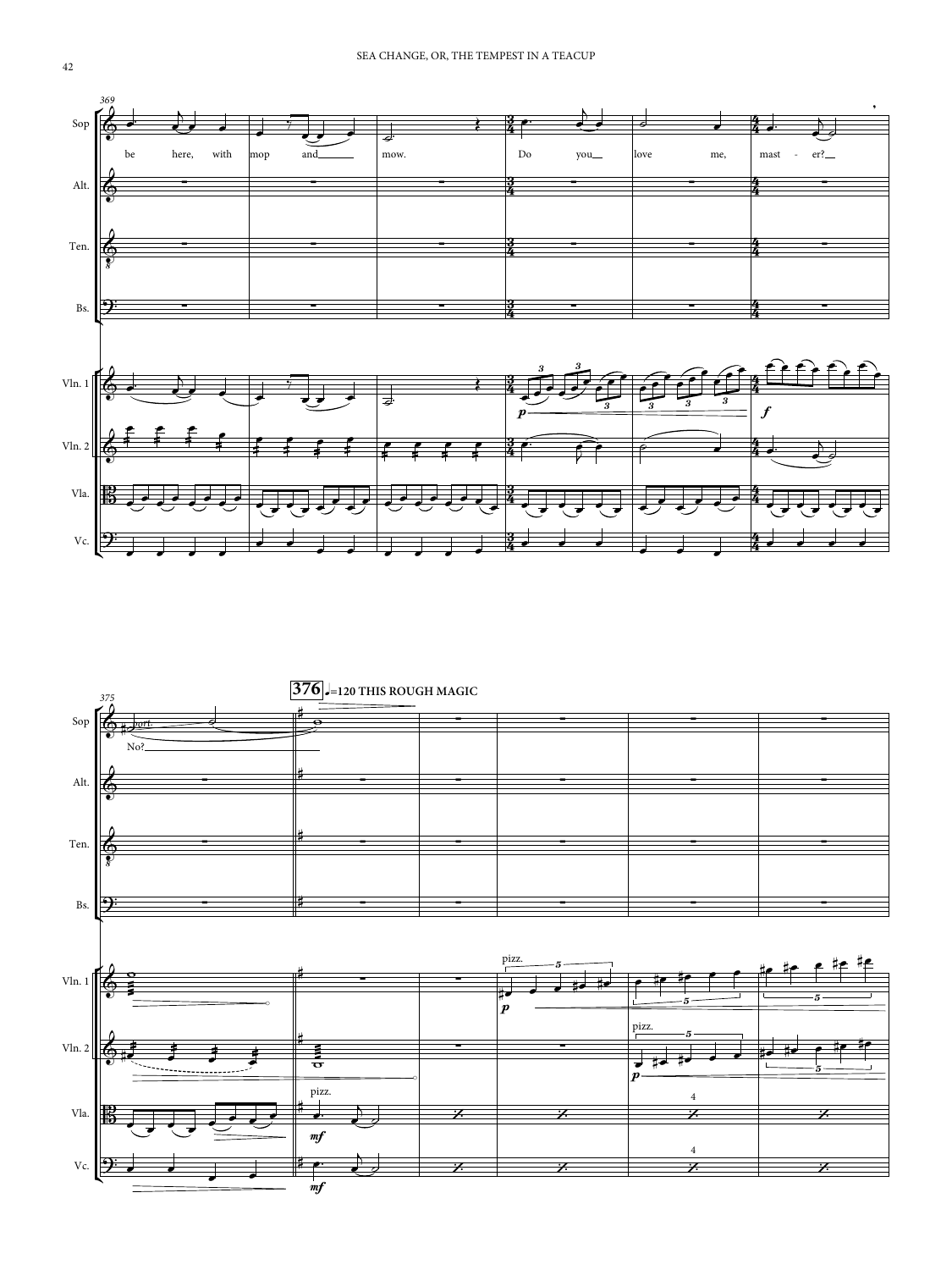![](_page_48_Figure_1.jpeg)

![](_page_48_Figure_2.jpeg)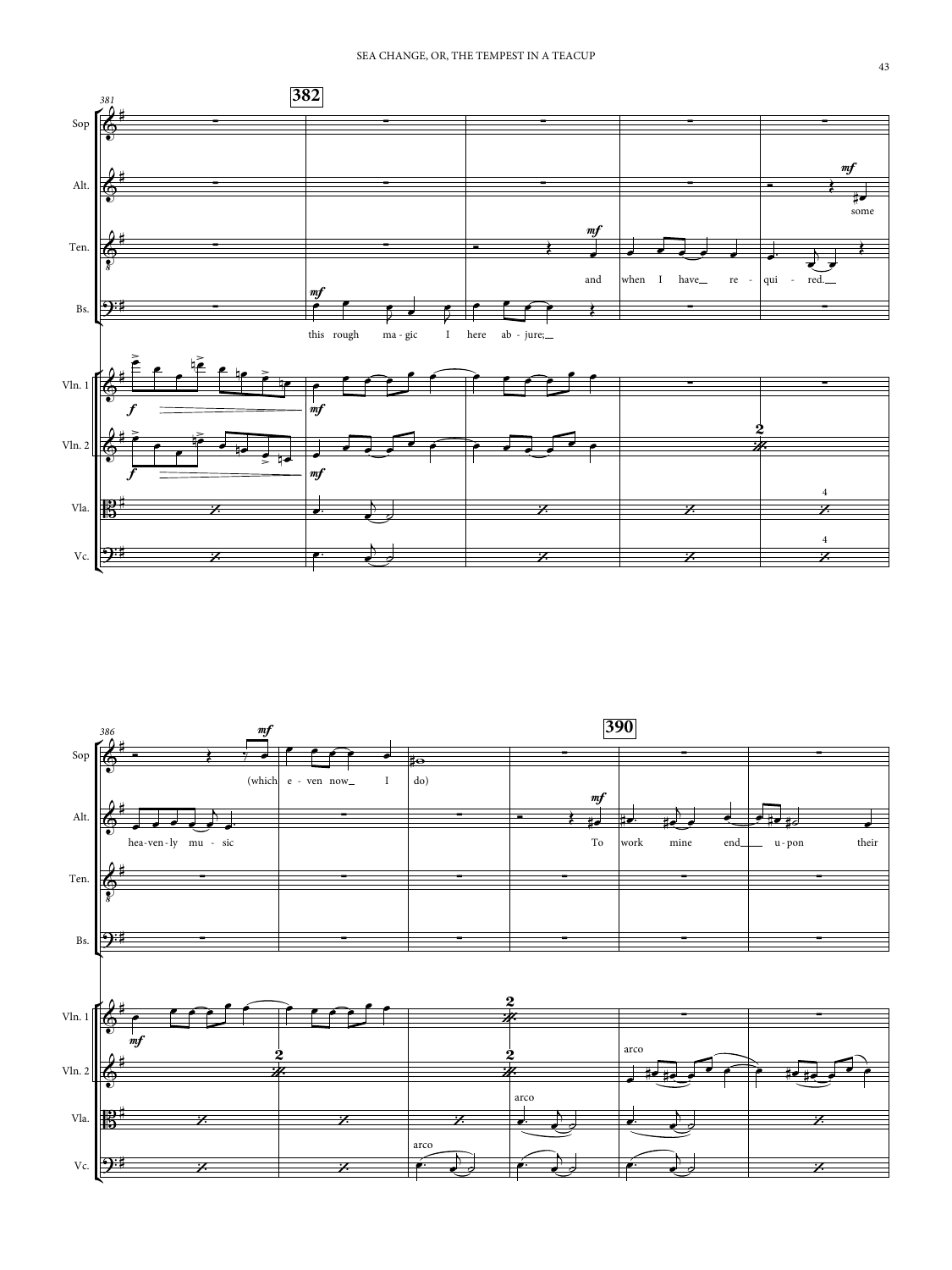![](_page_49_Figure_1.jpeg)

 $\overline{4}$ 

Z.

![](_page_49_Figure_2.jpeg)

 $\bf 44$ 

Vc.

<u>94</u>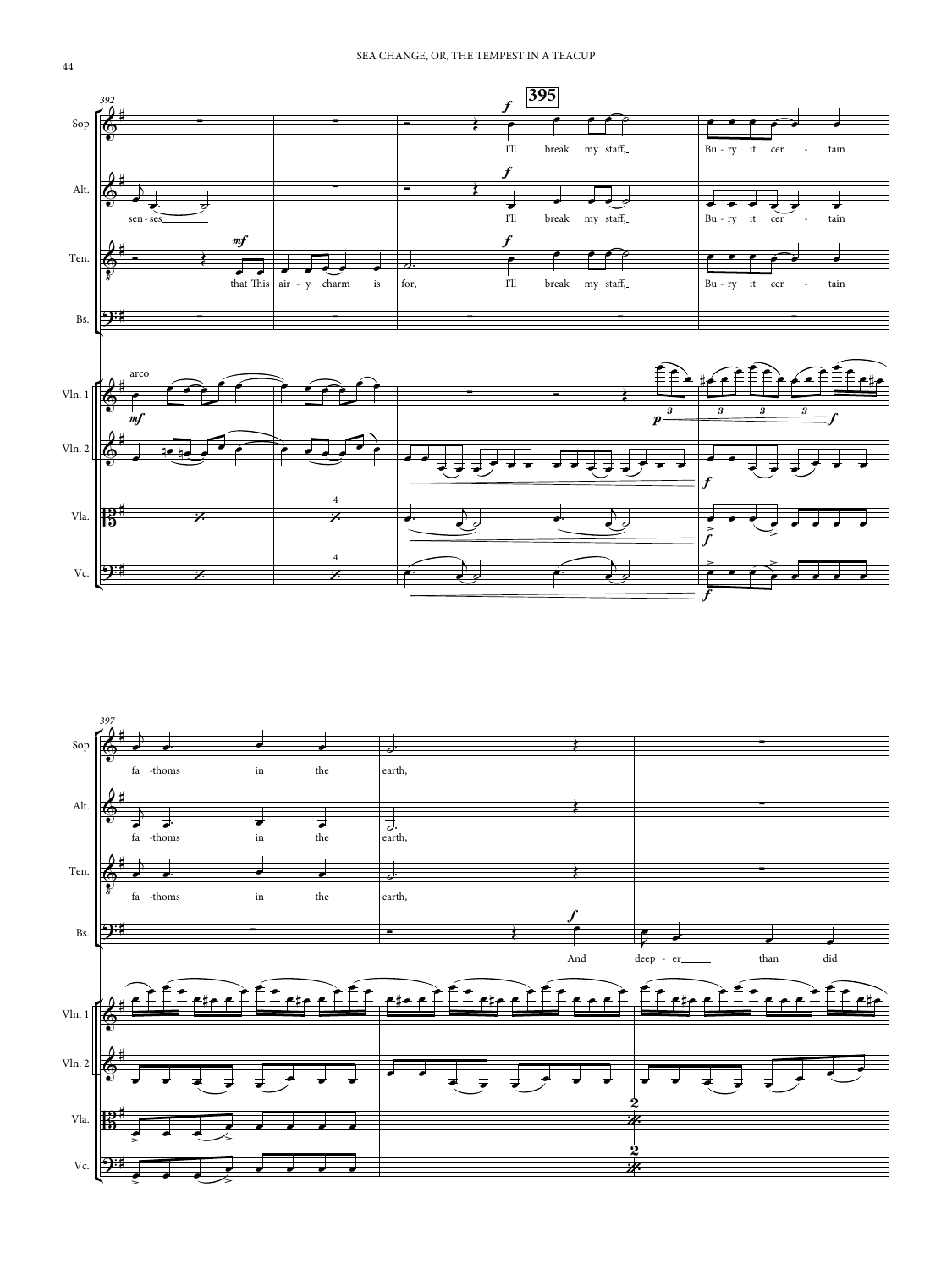![](_page_50_Figure_1.jpeg)

![](_page_50_Figure_2.jpeg)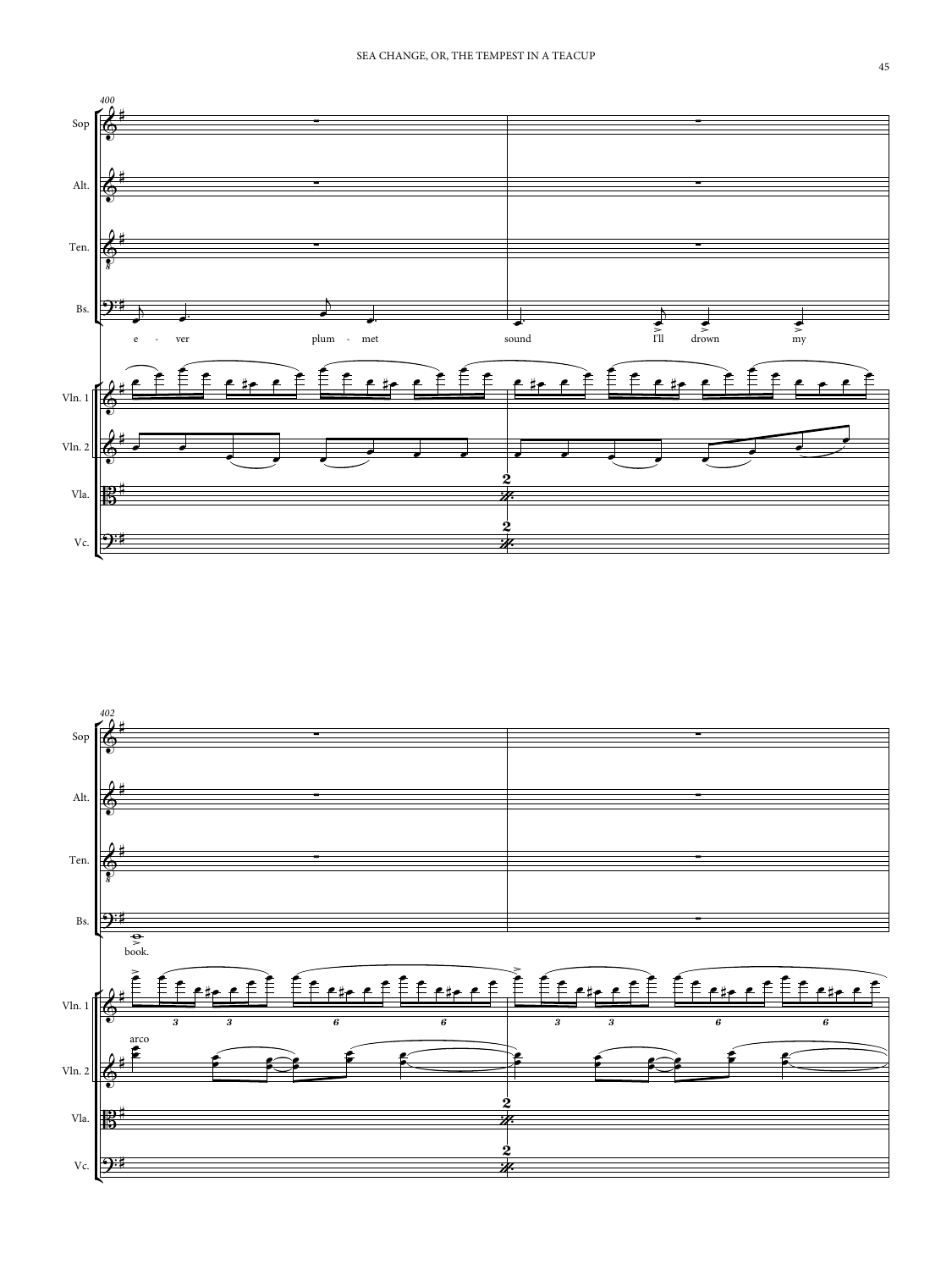![](_page_51_Figure_1.jpeg)

![](_page_51_Figure_2.jpeg)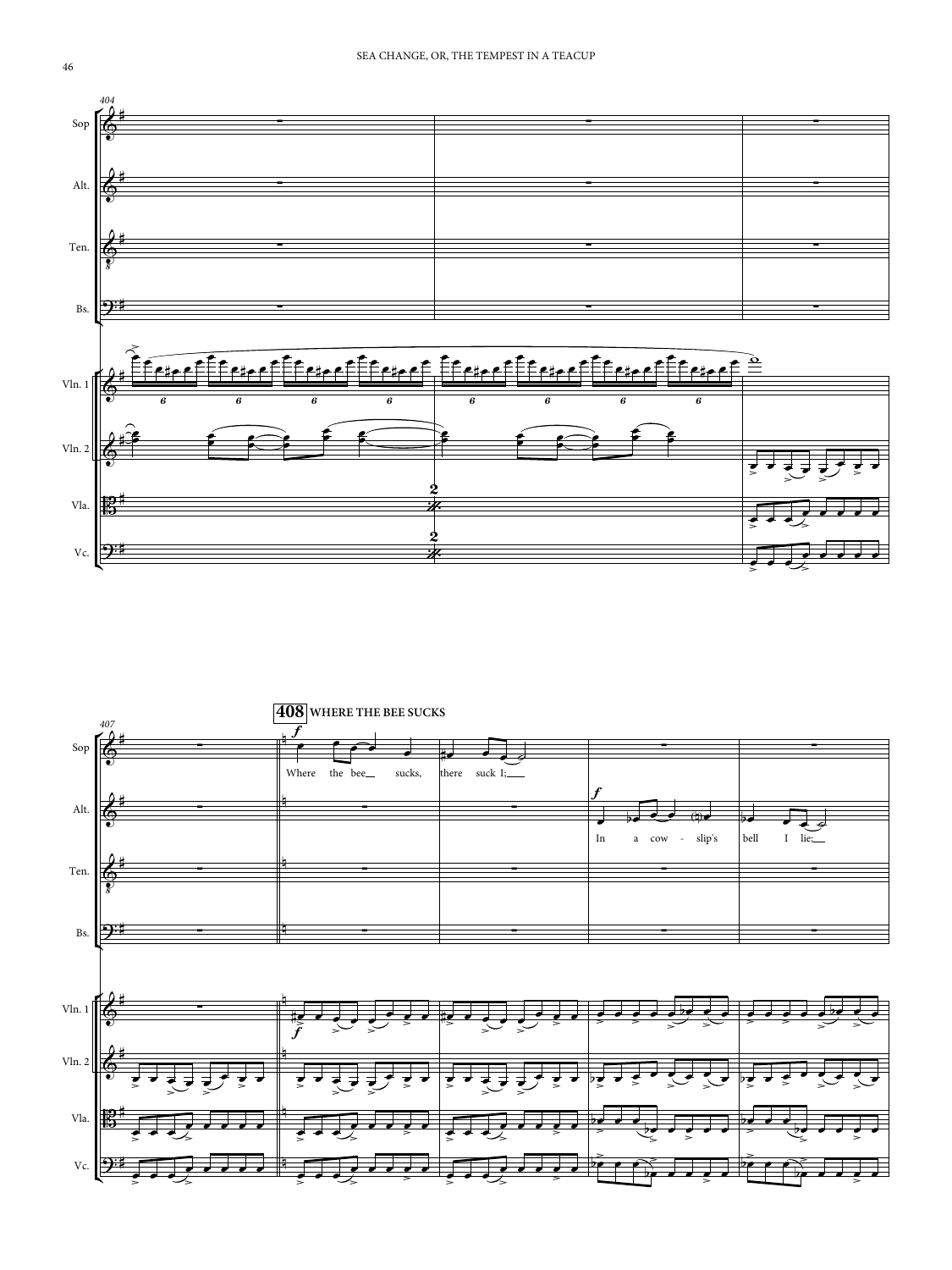![](_page_52_Figure_1.jpeg)

![](_page_52_Figure_2.jpeg)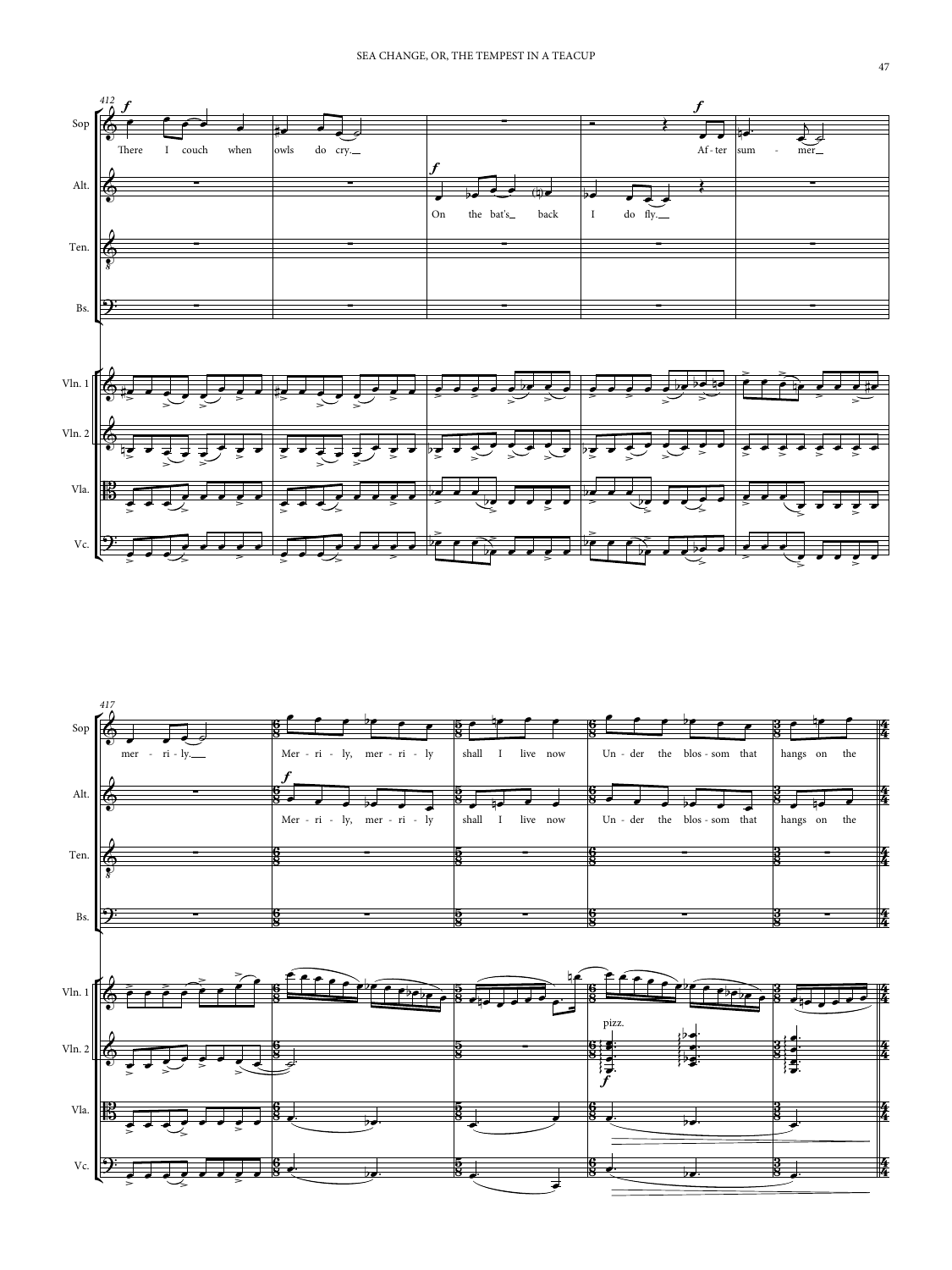![](_page_53_Figure_1.jpeg)

![](_page_53_Figure_2.jpeg)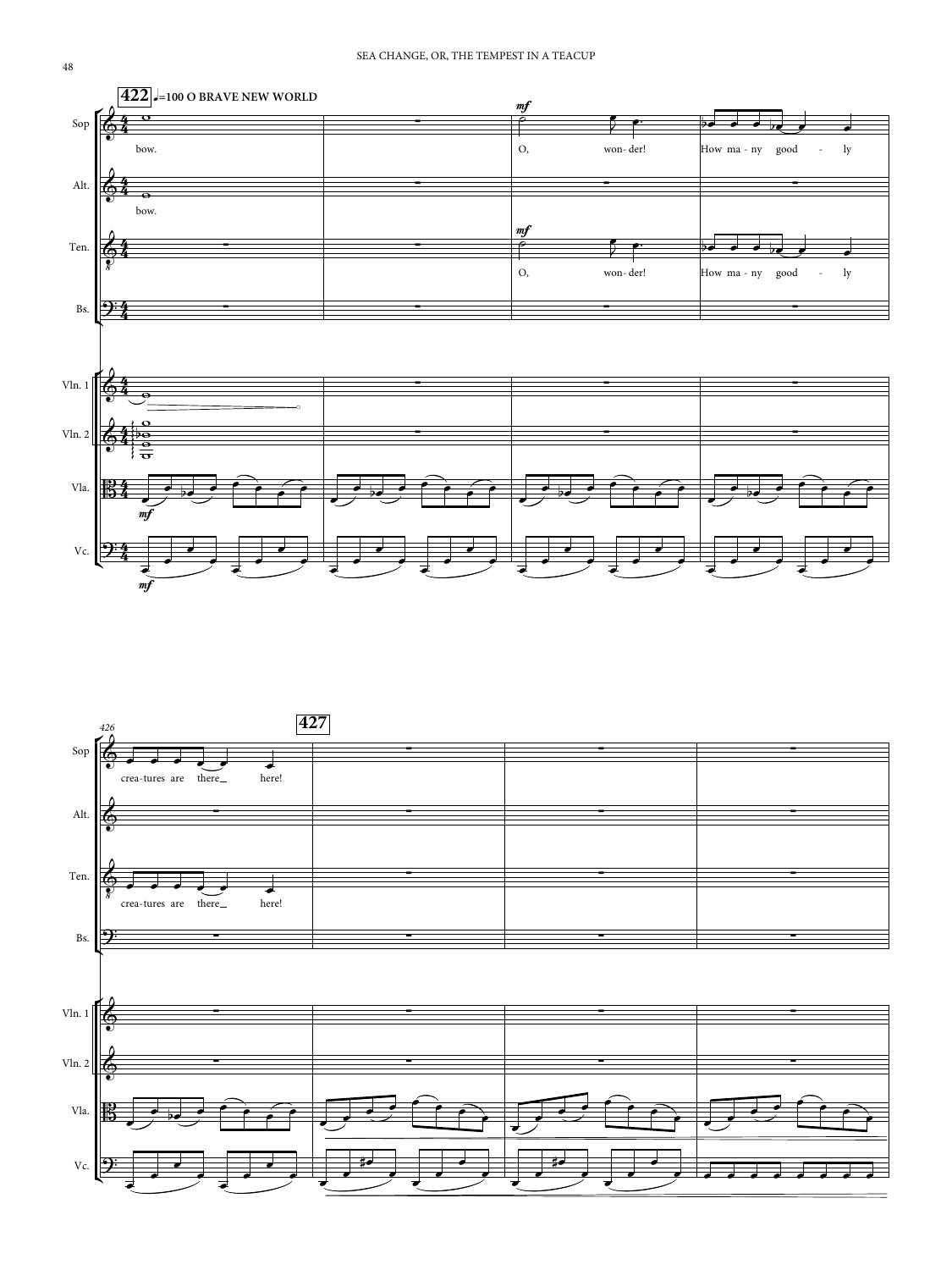![](_page_54_Figure_1.jpeg)